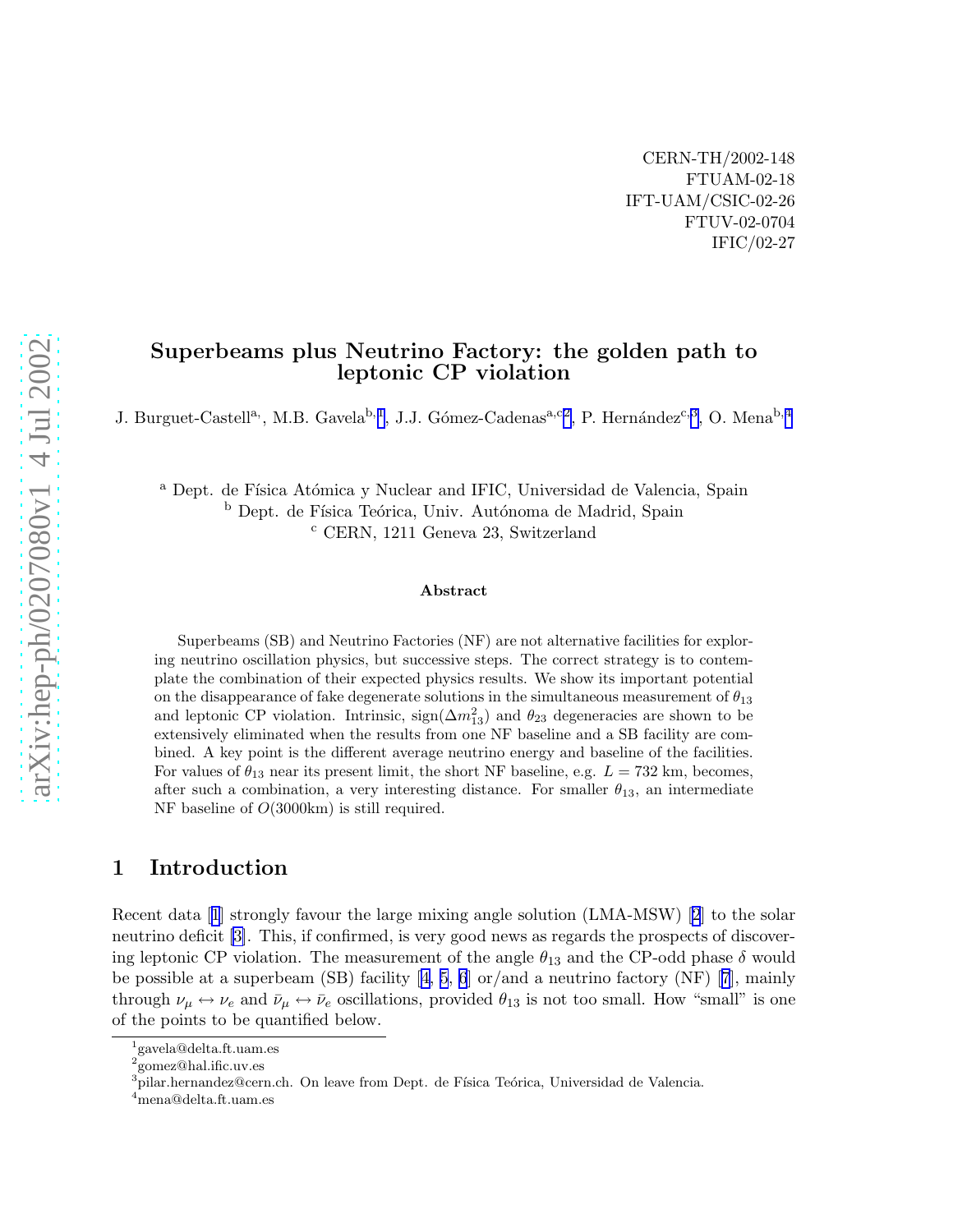The development of a neutrino factory requires, by design, the essentials of a superbeam facility as an intermediate step. Although the ultimate precision and discovery goals in neutrino oscillation physics may only be attained with a neutrino factory from muon storage rings, those "for free" superbeam results can already lead to significant progress in central physics issues such as those mentioned above.

Superbeams and neutrino factory are thus not alternative options, but successive steps. In this perspective, the correct analysis strategy is to contemplate the combination of their expected physics results. We will take such a step here and show its important impact, in particular on the disappearance of fake solutions in the simultaneous measurement of  $\theta_{13}$  and δ.

It was shown in ref.[[8](#page-19-0)] that there exists generically, at a given (anti)neutrino energy and fixed baseline, a second value of the set  $(\theta'_{13}, \delta')$  that gives the same oscillation probabilities for neutrinos and antineutrinos as the true value chosen by nature. In what follows, these fake solutions will be dubbed intrinsic degeneracies.

More recently it has been pointed out[[9](#page-19-0)] that other fake solutions might appear from unresolved degeneracies in two other oscillation parameters:

- the sign of  $\Delta m_{13}^2$ ,
- $\theta_{23}$ , upon the exchange  $\theta_{23} \leftrightarrow \pi/2 \theta_{23}$  for  $\theta_{23} \neq \pi/4$ .

It is not expected that these degeneracies will be resolved before the time of the SB/NF operation. However, the subleading transitions  $\nu_e \leftrightarrow \nu_\mu$ , from which the parameters  $\theta_{13}$  and  $\delta$  can be measured, are sensitive to these discrete ambiguities. A complete analysis of the sensitivity to the set  $(\theta_{13}, \delta)$  should therefore assume that  $sign(\Delta m_{13}^2)$  can be either positive or negative and  $\theta_{23} > \text{or } \frac{1}{4}$ . If a wrong choice of these possibilities cannot fit the data, the ambiguities will be resolved, else they will generically give rise to new fake solutions for the parameters  $\theta_{13}$  and  $\delta$ .

Strategies to eliminate some of the fake solutions have previously been discussed, advocating the combination of different baselines[[8](#page-19-0)], an improved experimental technique allowing the measurement of the neutrino energy with good precision[\[10](#page-19-0)], the supplementary detection of $\nu_e \rightarrow \nu_\tau$  channels [[11\]](#page-19-0) and a cluster of detectors at a superbeam facility located at different off-axis angles, so as to have different  $\langle E \rangle$  [[12](#page-19-0)].

We consider the three types of degeneracies as they would appear in the analysis from the data taken at a neutrino factory and at an associated superbeam. We then show the potential of combining their results. For the NF we consider the experimental setup presented in [\[13](#page-19-0), [14, 8\]](#page-19-0). The parent  $\mu^{\pm}$  energy is 50 GeV and the reference baselines considered will be 732 and 2810 km. As the SB facility we consider the design proposed for the CERN SPL [\[15](#page-19-0)], which could be the initial step of a NF based at CERN. The average energy is  $\langle E_{\nu} \rangle = 0.25$ GeV and the baseline is  $L = 130 \text{ km}$  (CERN-Fréjus). The fluxes and detector systematics have been discussed in [\[6](#page-19-0)]. In the detailed computations of this paper we will not consider other types of superbeams, such as JHF [\[16](#page-19-0)], nor the case of beta-beams[[17\]](#page-19-0), although we will also discuss the potential of these alternative experimental setups in this context.

Whenever it is not specified otherwise, we take the following central values for the oscillation parameters:  $\sin 2\theta_{12}$ .  $\Delta m_{12}^2 = 10^{-4} \text{eV}^2$  with  $\Delta m_{12}^2 > 0$ ,  $|\Delta m_{13}^2| = 3 \times 10^{-3} \text{ eV}^2$  and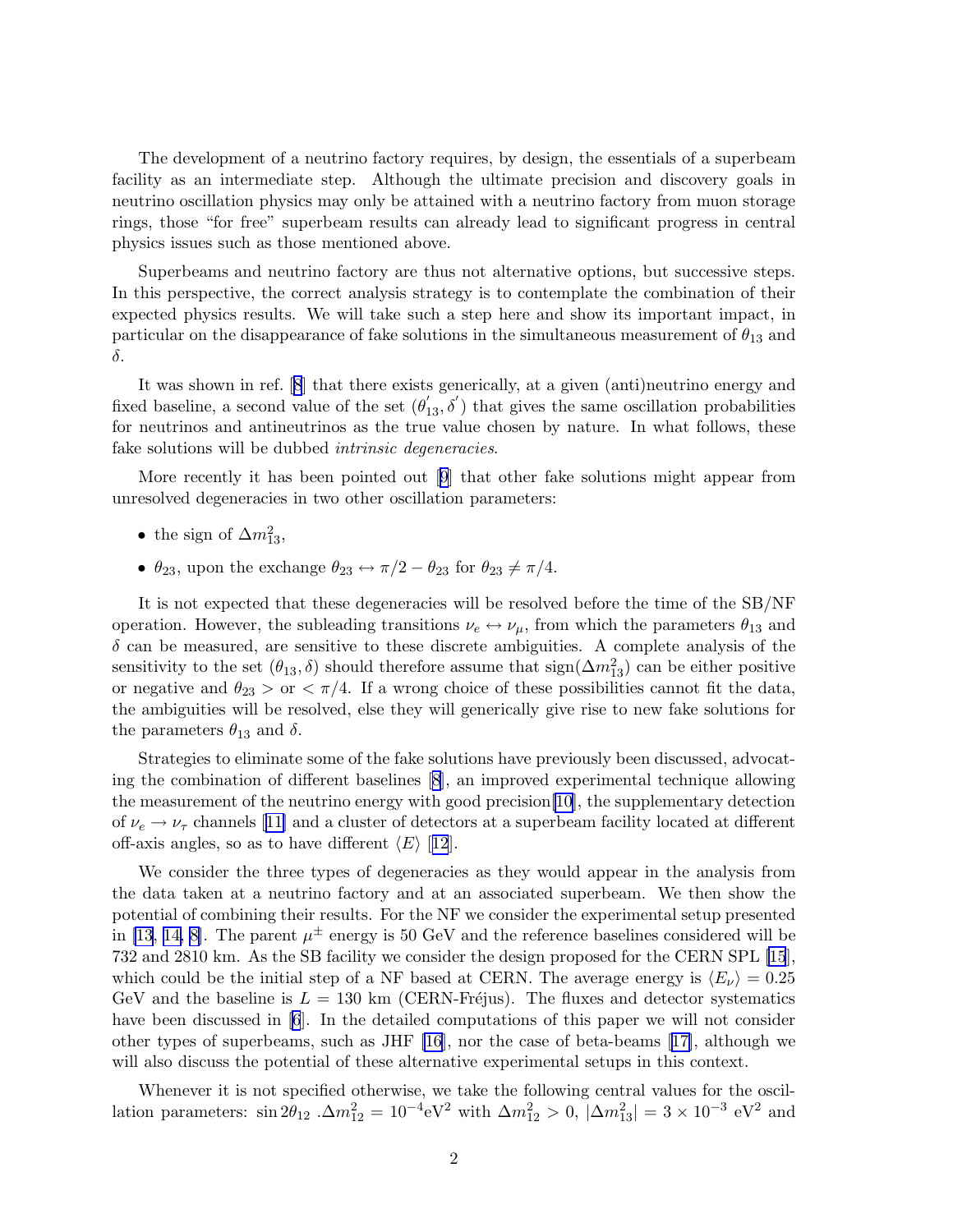<span id="page-2-0"></span> $\sin 2\theta_{23} = 1$ . Some implications of making them vary within their currently allowed ranges will be discussed as well. The errors expected in the knowledge of these parameters, as well as the error in the matter profile of the Earth will not be included. We previously studied their impact in ref. [\[8\]](#page-19-0) and they are not expected to change the conclusions significantly.

### 2 Degenerate solutions

In this study we will consider in detail the measurement of the subleading probabilities  $P_{\nu_e\nu_\mu(\bar{\nu}_e\bar{\nu}_\mu)}$  in the NF complex, through the detection of "wrong-sign" muons, and  $P_{\nu_\mu\nu_e(\bar{\nu}_\mu\bar{\nu}_e)}$ in the SB facility, through the detection of electrons/positrons.

For the energies and baselines under discussion, the oscillation probabilities in vacuum are accurately given by (for more details see[[14\]](#page-19-0)):

$$
P_{\nu_e \nu_\mu (\bar{\nu}_e \bar{\nu}_\mu)} = s_{23}^2 \sin^2 2\theta_{13} \sin^2 \left(\frac{\Delta m_{13}^2 L}{4E}\right) + c_{23}^2 \sin^2 2\theta_{12} \left(\frac{\Delta m_{12}^2 L}{4E}\right)^2 + \tilde{J} \cos \left(\delta \mp \frac{\Delta m_{13}^2 L}{4E}\right) \frac{\Delta m_{12}^2 L}{4E} \sin \frac{\Delta m_{13}^2 L}{4E}, \qquad (1)
$$

where  $\tilde{J}$  is defined as

 $\tilde{J} \equiv \cos \theta_{13} \sin 2\theta_{13} \sin 2\theta_{23} \sin 2\theta_{12}.$ (2)

The vacuum approximation should be excellent as regards the SB scenario with a baseline of hundreds of kilometers, while in practice it also gives a good indication for the results at the short (732 km) and intermediate (2000–3000km) baselines of a NF. Of course all the fits below include the exact formulae for the probabilities, including matter effects.

As in ref.[[8](#page-19-0)], we will denote the three terms in eq. (1), atmospheric, solar and interference, by  $P_{\nu(\bar{\nu})}^{atm}$ ,  $P^{sol}$  and  $P_{\nu(\bar{\nu})}^{inter}$ , respectively. When  $\theta_{13}$  is relatively large or  $|\Delta m_{12}^2|$  small, the probability is dominated by the atmospheric term. We will refer to this situation as the atmospheric regime. Conversely, when  $\theta_{13}$  is very small or  $|\Delta m_{12}^2|$  large (with respect to  $\langle E_{\nu}\rangle/L$  and  $|\Delta m_{13}^2|$ , the solar term dominates  $P^{sol}\gg P_{\nu(\bar{\nu})}^{atm}$ . This is the solar regime. The interference term, which contains the information on the CP-violating phase  $\delta$ , can never dominate since

$$
|P_{\nu(\bar{\nu})}^{inter}| \le P_{\nu(\bar{\nu})}^{atm} + P^{sol}.
$$
\n
$$
(3)
$$

It is precisely in the transition between the two regimes where the interference term becomes larger in relative terms. There the corresponding CP-odd asymmetry becomes maximal and independent of the precise value of the two small parameters:  $\Delta m_{12}^2$  and  $\theta_{13}$  [\[8](#page-19-0)]. As an indication, for the solar parameters  $\sin 2\theta_{12} \cdot \Delta m_{12}^2 = 10^{-4} \text{ eV}^2$ , the transition is at  $\theta_{13} \simeq 1^{\circ}$ for the NF setups considered here and  $\theta_{13} \simeq 2^{\circ}$  for the SPL-SB facility.

### 3 Intrinsic degeneracies

In a previous work [\[8\]](#page-19-0) we uncovered, at fixed neutrino energy and baseline, the existence of degenerate solutions in the  $(\theta_{13}, \delta)$  plane for fixed values of the oscillation probabilities  $\nu_e(\bar{\nu}_e) \rightarrow \nu_\mu(\bar{\nu}_\mu)$ . If  $(\theta_{13}, \delta)$  are the values chosen by nature, the conditions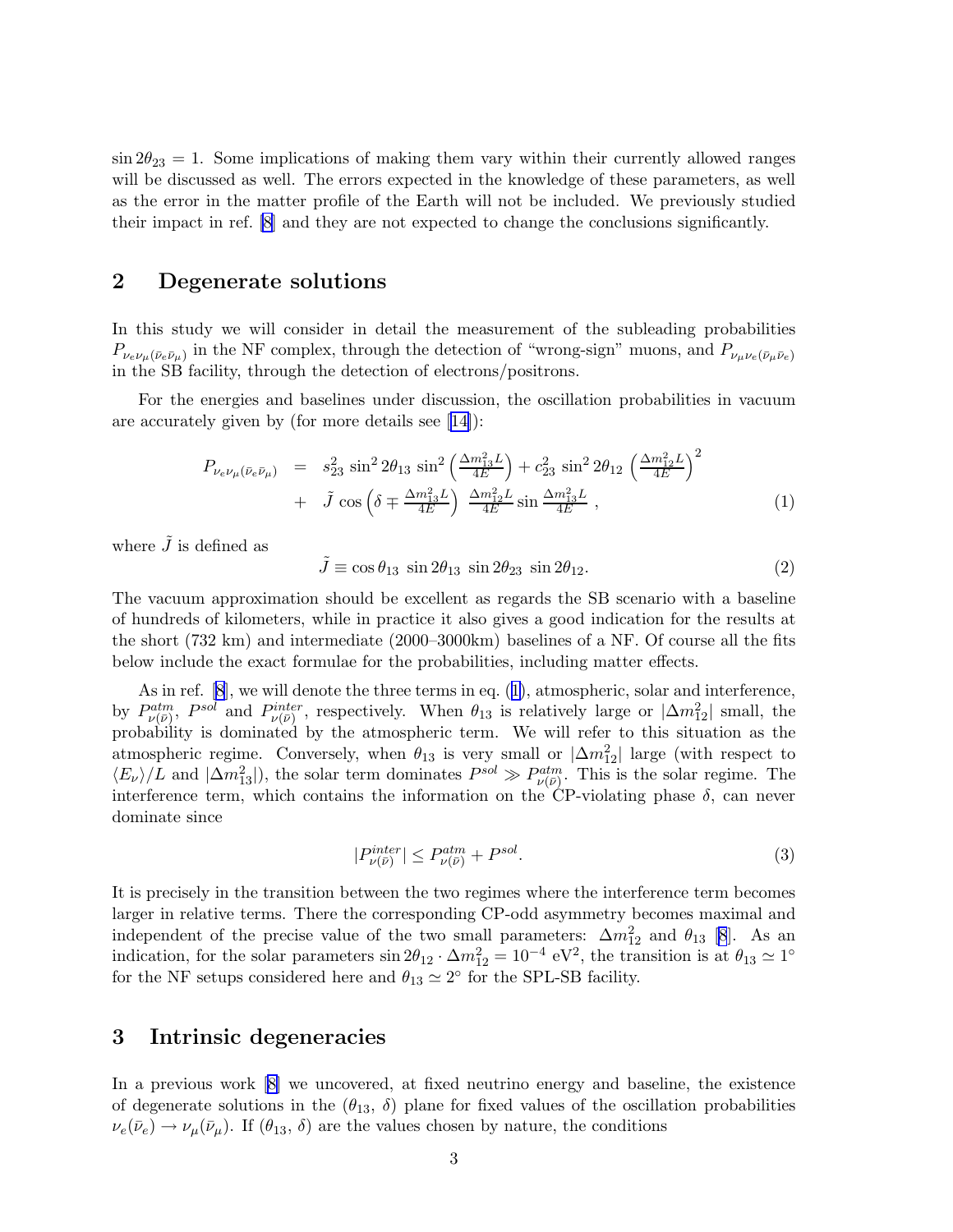$$
P_{\nu_e \nu_\mu}(\theta'_{13}, \delta') = P_{\nu_e \nu_\mu}(\theta_{13}, \delta) P_{\bar{\nu}_e \bar{\nu}_\mu}(\theta'_{13}, \delta') = P_{\bar{\nu}_e \bar{\nu}_\mu}(\theta_{13}, \delta)
$$
\n(4)

<span id="page-3-0"></span>can be generically satisfied by another set  $(\theta'_{13}, \delta')$  $(\theta'_{13}, \delta')$  $(\theta'_{13}, \delta')$ . Using the approximate formulae of eq. (1), it is easy to find the expression for these intrinsic degeneracies deep in the atmospheric and solar regimes. In ref. [\[8\]](#page-19-0) the general results including matter effects were presented. Here we just recall the solutions in vacuum, which are simpler and accurately describe the new situation considered here, that of the superbeams.

For  $\theta_{13}$  sufficiently large and in the vacuum approximation, apart from the true solution,  $\delta' = \delta$  and  $\theta'_{13} = \theta_{13}$ , there is a fake one at

$$
\delta' \simeq \pi - \delta,
$$
  
\n
$$
\theta'_{13} \simeq \theta_{13} + \cos \delta \sin 2\theta_{12} \frac{\Delta m_{12}^2 L}{4E} \cot \theta_{23} \cot \left(\frac{\Delta m_{13}^2 L}{4E}\right).
$$
 (5)

Note that for the values  $\delta = -90^{\circ}, 90^{\circ}$ , the two solutions degenerate into one. Typically  $\cot\left(\frac{\Delta m^2_{13}L}{4E}\right)$  $\frac{m_{13}^2 L}{4E}$  has on average opposite signs for the proposed SB and the NF setups<sup>5</sup>, for  $\Delta m_{13}^2 = 0.003 \text{ eV}^2$ :

|                    | $\langle E \rangle$ (GeV) | L(km) | $\Delta m_{13}^2 L$<br>$\cot$ |
|--------------------|---------------------------|-------|-------------------------------|
| $SB - SPI$         | 0.25                      | 130   | $-0.43$                       |
| $JHF - off - axis$ | 0.7                       | 295   | $-0.03$                       |
| NF@732             | 30                        | 732   | $+10.7$                       |
| NF@2810            | 30                        | 2810  | $+2.68$                       |
| $\beta$ —beam      | 0.35                      | 130   | $+0.17$                       |

When  $\theta_{13} \rightarrow 0$  and in the vacuum approximation, the intrinsic degeneracy is independent<sup>6</sup> of  $\delta$ :

if 
$$
\cot\left(\frac{\Delta m_{13}^2 L}{4E}\right) > 0
$$
 then  $\delta' \simeq \pi$   
if  $\cot\left(\frac{\Delta m_{13}^2 L}{4E}\right) < 0$  then  $\delta' \simeq 0$ 
$$
\begin{cases} \theta'_{13} \simeq \sin 2\theta_{12} \frac{\Delta m_{12}^2 L}{4E} \mid \cot \theta_{23} \cot\left(\frac{\Delta m_{13}^2 L}{4E}\right) \mid. \end{cases}
$$
(6)

This solution was named  $\theta_{13} = 0$ -mimicking solution and occurs because there is a value of  $\theta'_{13}$  for which there is an exact cancellation of the atmospheric and interference terms in both the neutrino and antineutrino probabilities simultaneously, with  $\sin \delta' = 0$ .

Figure [1](#page-4-0) shows the results of measuring  $(\theta_{13}, \delta)$  at the SPL-SB facility, for  $\theta_{13} = 8^\circ$  and the central values of  $\delta = -180, -90, 90, 180°$ . The intrinsic degeneracies clearly appear and are well described by eqs. (5). The details of the analysis can be found in ref. [\[6\]](#page-19-0). We simply

 $5C$ learly the parameters for these setups are not fixed yet and might be modified conveniently in the final designs.

 $6$ All throughout this paper we will only consider those fake solutions which lie inside the experimentally allowed range for  $\theta_{13}$ .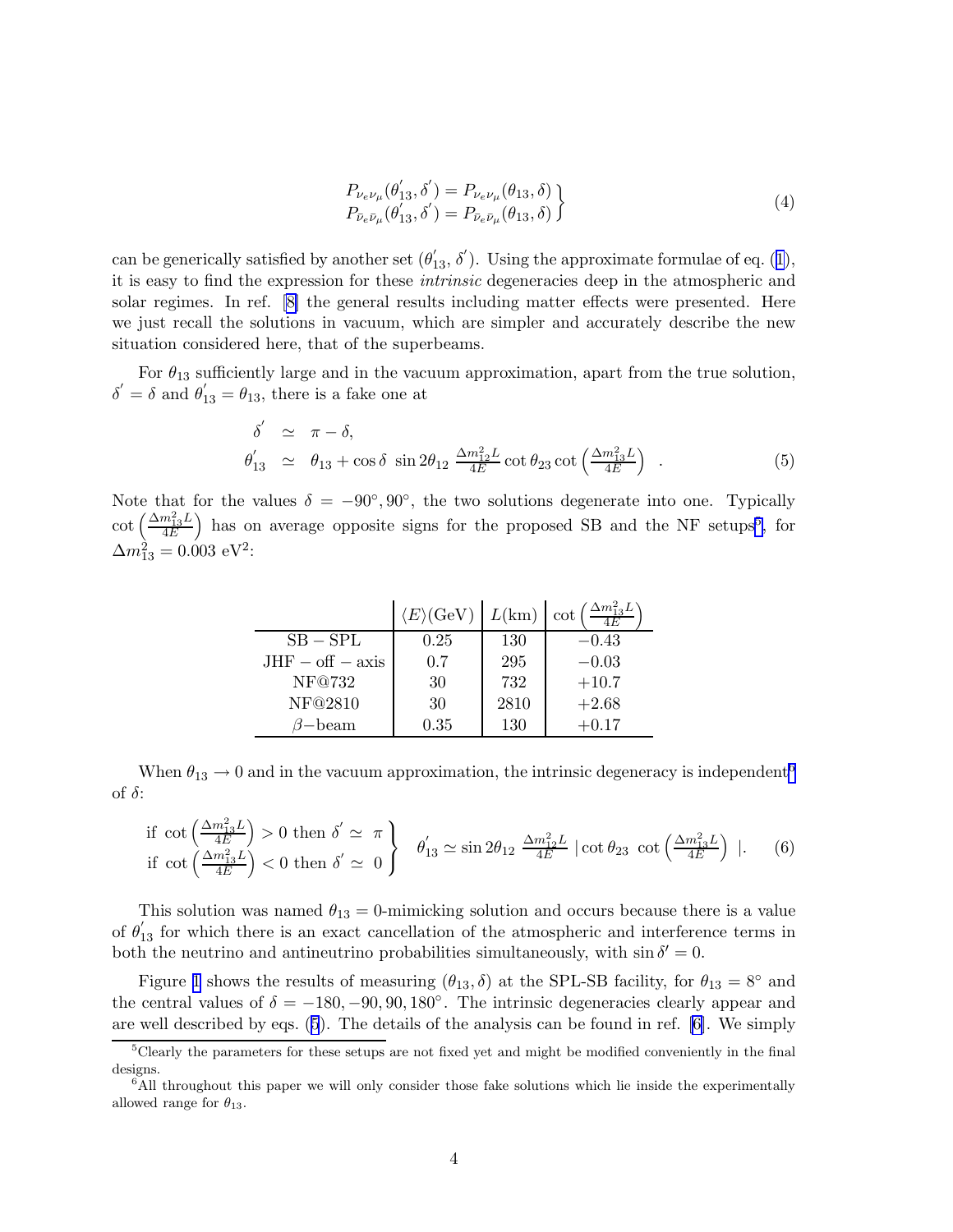<span id="page-4-0"></span>

Figure 1: Fits to given true (nature) solutions and their intrinsic degenerate solutions at a SB facility. The 68.5%, 90% and 99% contours are depicted, for four central values of  $\delta = -90^{\circ}, 0^{\circ}, 90^{\circ}, 180^{\circ}$  and for  $\theta_{13} = 8^{\circ}$ .

stress here that the analysis is based on the total number of electron/positron events, so we do not assume that the neutrino energy can be reconstructed. Our results about the NF can be found in ref.[[8](#page-19-0)], where it was shown that these intrinsic degeneracies also could not be resolved in a single baseline, in spite of the spectral information, although they did get eliminated when two NF baselines (intermediate and long) were combined <sup>7</sup>. A comparison of the NF and SPL-SB fits shows that the displacement of the fake solution with respect to the true one is opposite for the two facilities.

In order to understand the intermediate region between the solar and atmospheric regimes, as well as the influence of matter effects, we have determined numerically all the possible physical solutions to eqs. [\(4\)](#page-3-0), using the approximate formulae for the probabilities including mattereffects  $[14]$  $[14]$ . L and E are fixed to the average values for the different facilities. The results for the shift  $\theta'_{13} - \theta_{13}$  and  $\delta'$  are shown in Fig. [2](#page-5-0) as a function of  $\theta_{13}$ , for two values of  $\delta = 0^{\circ}, 90^{\circ}$  and for the different experimental setups. In the whole range of parameters we find two solutions, as expected by periodicity in  $\delta$ , since one solution is warranted: the true one.

The most important point to note in eqs. [\(5](#page-3-0)) and [\(6\)](#page-3-0) and in Figs. [2](#page-5-0) is that the position (measured in  $\theta'_{13} - \theta_{13}$  or  $\delta'$ ) of the degenerate solution is very different in the NF, the SPL-

 $7$ The authors of [\[10](#page-19-0)] did not find intrinsic degeneracies in their simulations by assuming a very optimistic lower cut in the momentum of the muon.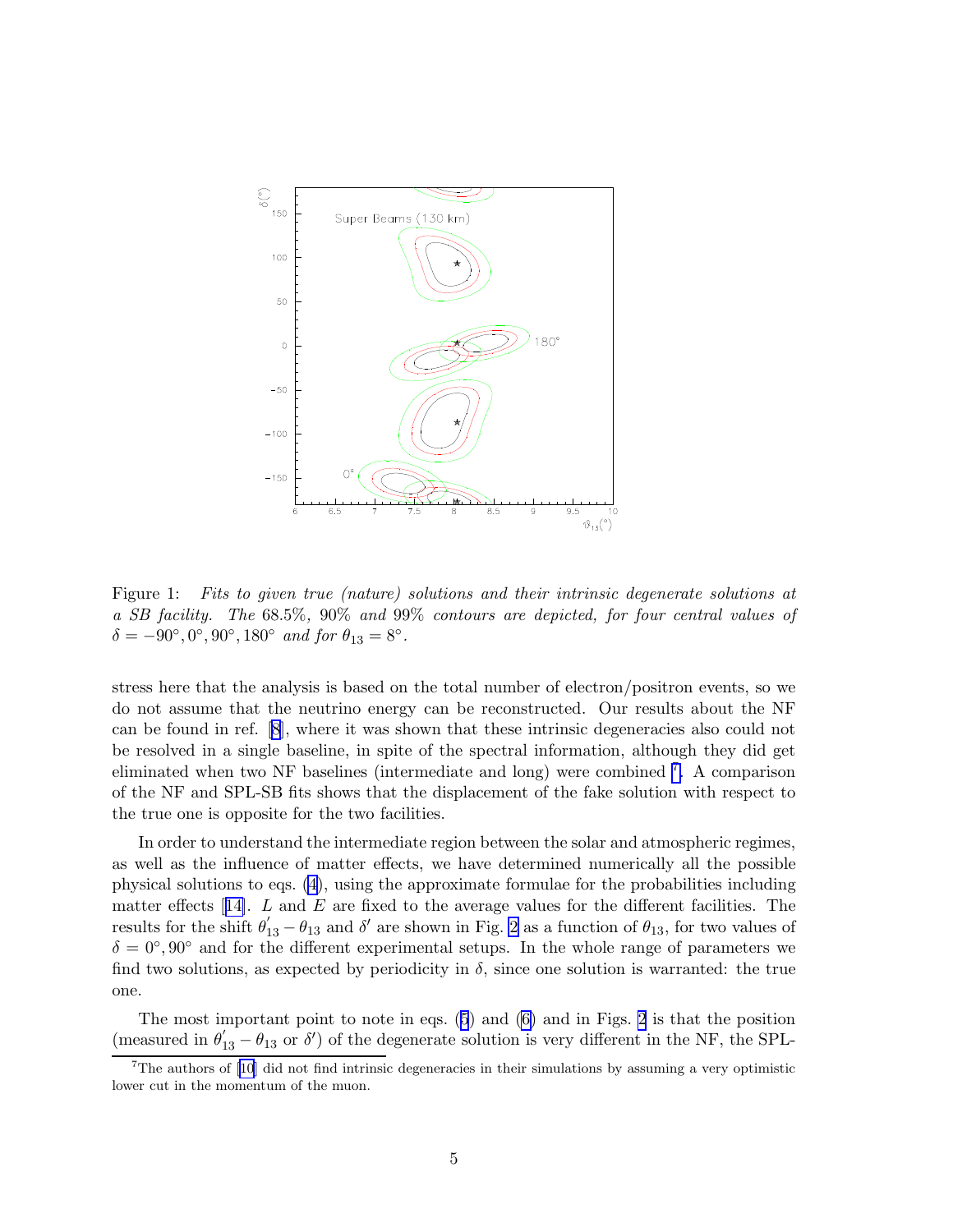<span id="page-5-0"></span>

Figure 2:  $\theta'_{13} - \theta_{13}$  (left) and  $\delta'$  (right) versus  $\theta_{13}$ , for the intrinsic fake solution, for fixed values of  $\delta = 0^{\circ}(up)$  and  $\delta = 90^{\circ}$  (down).

SB and JHF<sup>8</sup> setups. As a result, we expect that any combination of the results of two of these three facilities could in principle exclude the fake solutions. The  $\theta'_{13} - \theta_{13}$  of the fake solution depends strongly on the baseline and the neutrino energy through the ratio  $L/E$ , so the combination of the results of two experiments with a different value for this ratio should be able to resolve these degeneracies, within their range of sensitivity. Even more important is that, for small  $\theta_{13}$ ,  $\delta'$  may differ by 180 $\degree$  if the two facilities have opposite sign for cot  $\left(\frac{\Delta m_{13}^2 L}{4E}\right)$  $\frac{m_{13}^2 L}{4E}$ , see eqs. [\(6](#page-3-0)). For the NF setups, this sign is clearly positive, since the measurement of CP violation requires, because of the large matter effects, a baseline considerably shorter than that corresponding to the maximum of the atmospheric oscillation (in vacuum), where the cotangent changes sign. In the SB scenario on the other hand, because of the smaller  $\langle E \rangle$ , matter effects are small at the maximum of the atmospheric oscillation, which then becomes the optimal baseline for CP violation studies. It is then not very difficult

<sup>&</sup>lt;sup>8</sup>For the JHF scenario the shift in  $\theta_{13}$  is minimal because for the reference parameters  $\langle E_{\nu} \rangle = 0.7$  GeV and  $L = 295$  km,  $\cot\left(\frac{\Delta m_{13}^2 L}{4E}\right) \simeq 0.$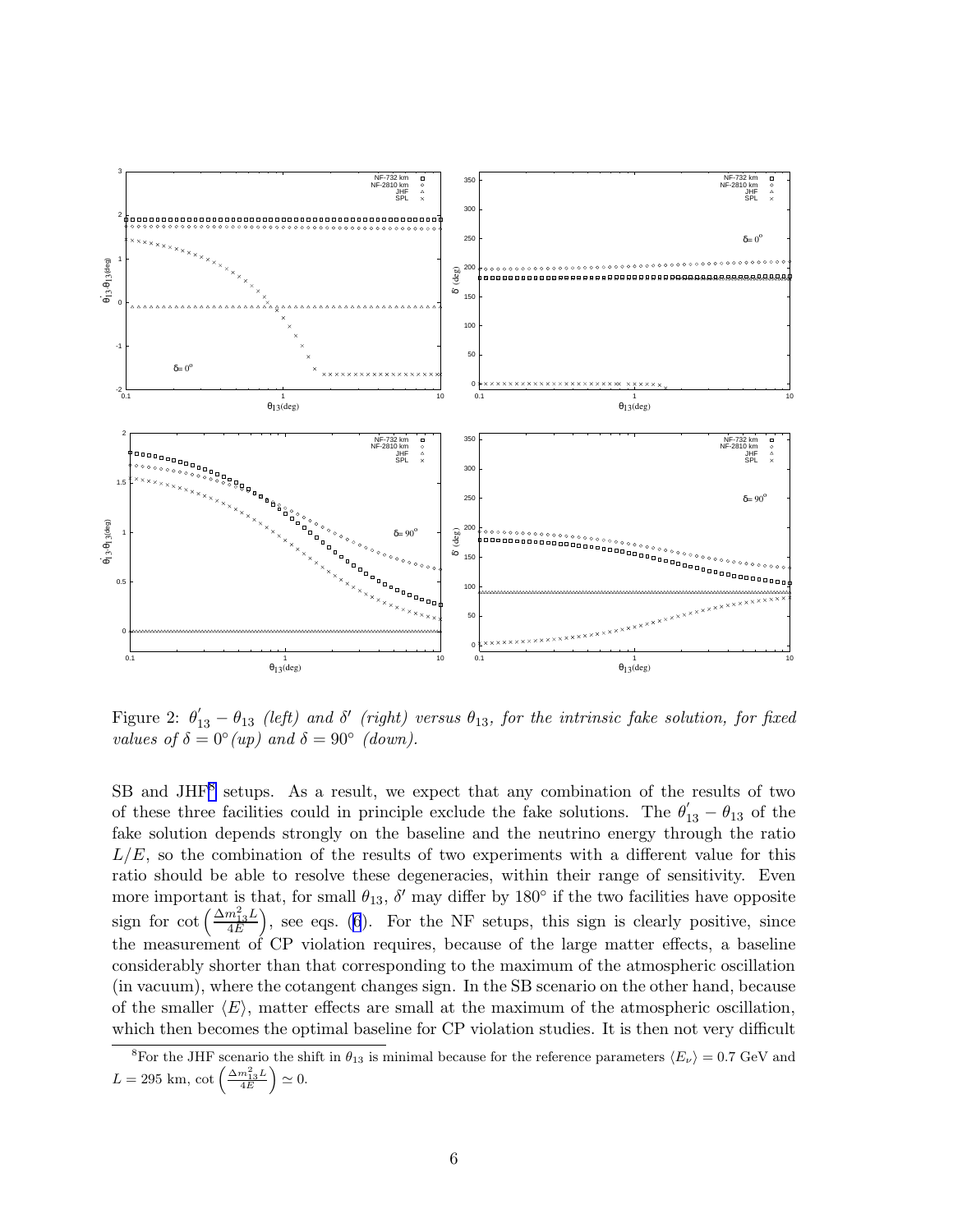

Figure 3:  $\theta'_{13} - \theta_{13}$  versus  $|\Delta m_{13}^2|$  for the intrinsic fake solution in the atmospheric regime and  $\delta = 0^{\circ}$ .

to ensure that  $\cot\left(\frac{\Delta m_{13}^2 L}{4E}\right)$  $\left(\frac{m_{13}^2 L}{4E}\right)$  be dominantly negative in this case<sup>9</sup>, which results in an optimal complementarity of the two facilities in resolving degeneracies.

Clearly the position of the fake solution is very sensitive to the atmospheric  $|\Delta m_{13}^2|$ . In matter we expect a milder dependence, especially if matter effects become dominant. In Fig. 3 we show the separation in  $\theta_{13}$  of the intrinsic degenerate solution at  $\delta = 0^{\circ}$  in the atmospheric regime as a function of  $|\Delta m_{13}^2|$ . Although in general the separation becomes smaller for smaller  $|\Delta m_{13}^2|$ , it is sizeable in the whole allowed range. The relative difference between the results for the NF facility and the SPL superbeam option is always largest, although the differences between the two superbeams and that between the NF and JHF are also very large. Note also that the sign of  $\theta_{13}' - \theta_{13}$ , which is related to that of cot  $\left(\frac{\Delta m_{13}^2 L}{4E}\right)$  $\frac{m_{13}^2 L}{4E}\Big),$ is positive in all the domain for the NF baselines and negative in most of the domain for SPL-SB scenario, which implies that the difference in  $\delta'$  between the two facilities is 180 $^{\circ}$  for small  $\theta_{13}$ . For JHF, it is negative only for  $|\Delta m_{13}^2| \ge 0.003 \text{ eV}^2$ .

Concerning the dependence on the solar parameters, it enters only through the combination  $\sin 2\theta_{12} \cdot \frac{\widetilde{\Delta} m_{12}^2 L}{4E}$  $\frac{m_{12}^2 L}{4E}$ . In general  $\theta'_{13} - \theta_{13}$  is linear in this quantity, so degenerate solutions become closer with smaller  $\Delta m_{12}^2$  and also closer to the true solution. Note however that  $\delta'$ in the solar regime does not depend on the solar parameters and that it differs by  $180^\circ$  in the two facilities, and this separation will remain when  $\Delta m_{12}^2$  is lowered.

<sup>&</sup>lt;sup>9</sup>Note however that the neutrino beams are generally broad so it is necessary for this argument to hold that most of the events have a parent neutrino energy giving the appropiate sign. The results of the fits indicate that this is the case in the two facilities (NF and SPL-SB) that are considered in detail.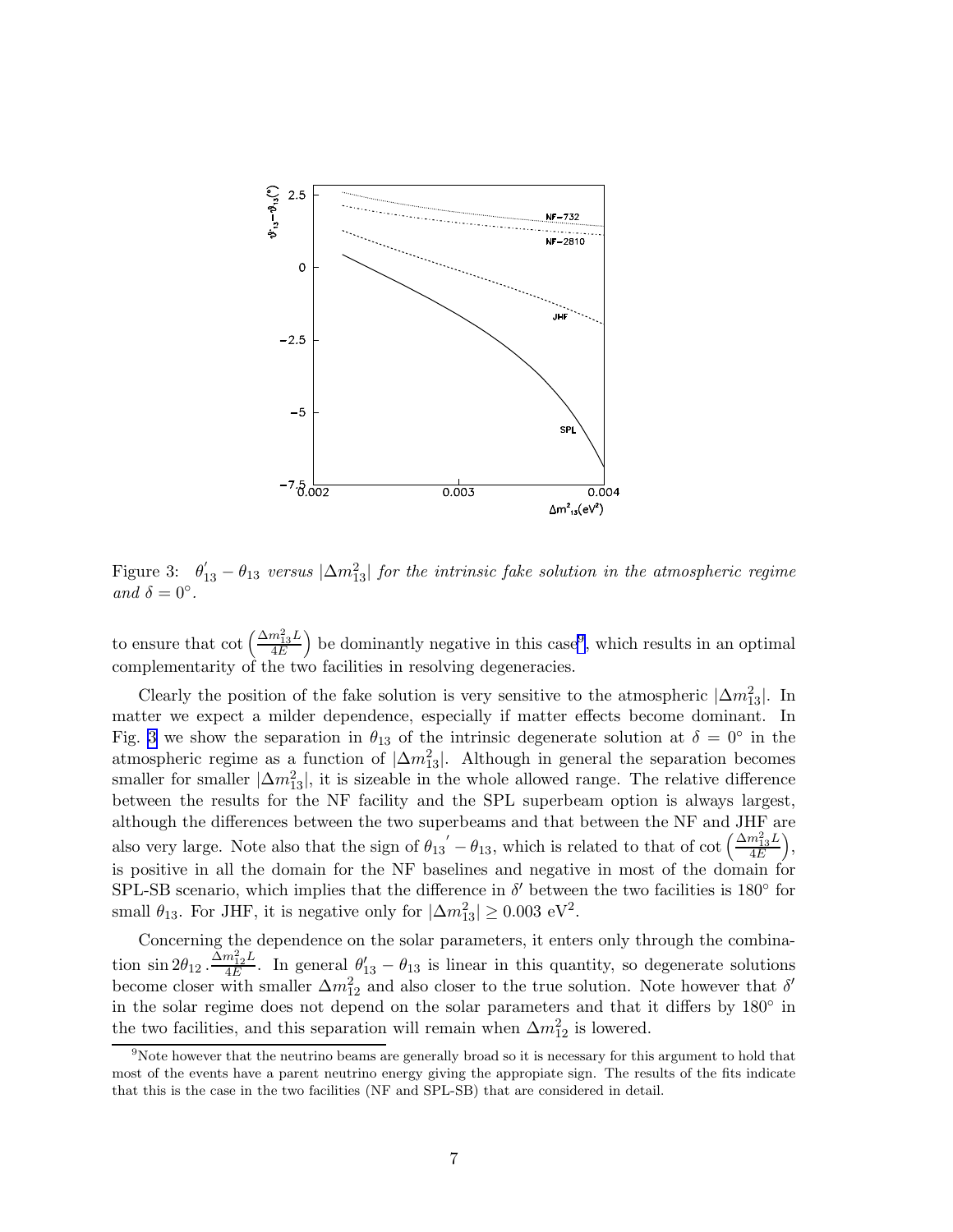<span id="page-7-0"></span>

Figure 4: Fits combining the results from the SPL-SB facility and a NF baseline at  $L = 2810$  km (left) or  $L = 732$  km (right). The true values illustrated correspond to  $\delta = -90^\circ, 0^\circ, 90^\circ, 180^\circ$  and  $\theta_{13} = 8^\circ$  (top) or  $\theta_{13} = 0.6^\circ$  (bottom). Notice that the fake intrinsic solutions have completely disappeared in the combinations.

Turning to the variation of the solar parameters while in the atmospheric regime, we will now argue that, if the two facilities that are combined have opposite sign(cot  $\frac{\Delta m_{13}^2 L}{4E}$  $\frac{n_{13}D}{4E}$ ), the effect of lowering  $\Delta m_{12}^2$  is not dramatic either in the resolution of degeneracies. The statistical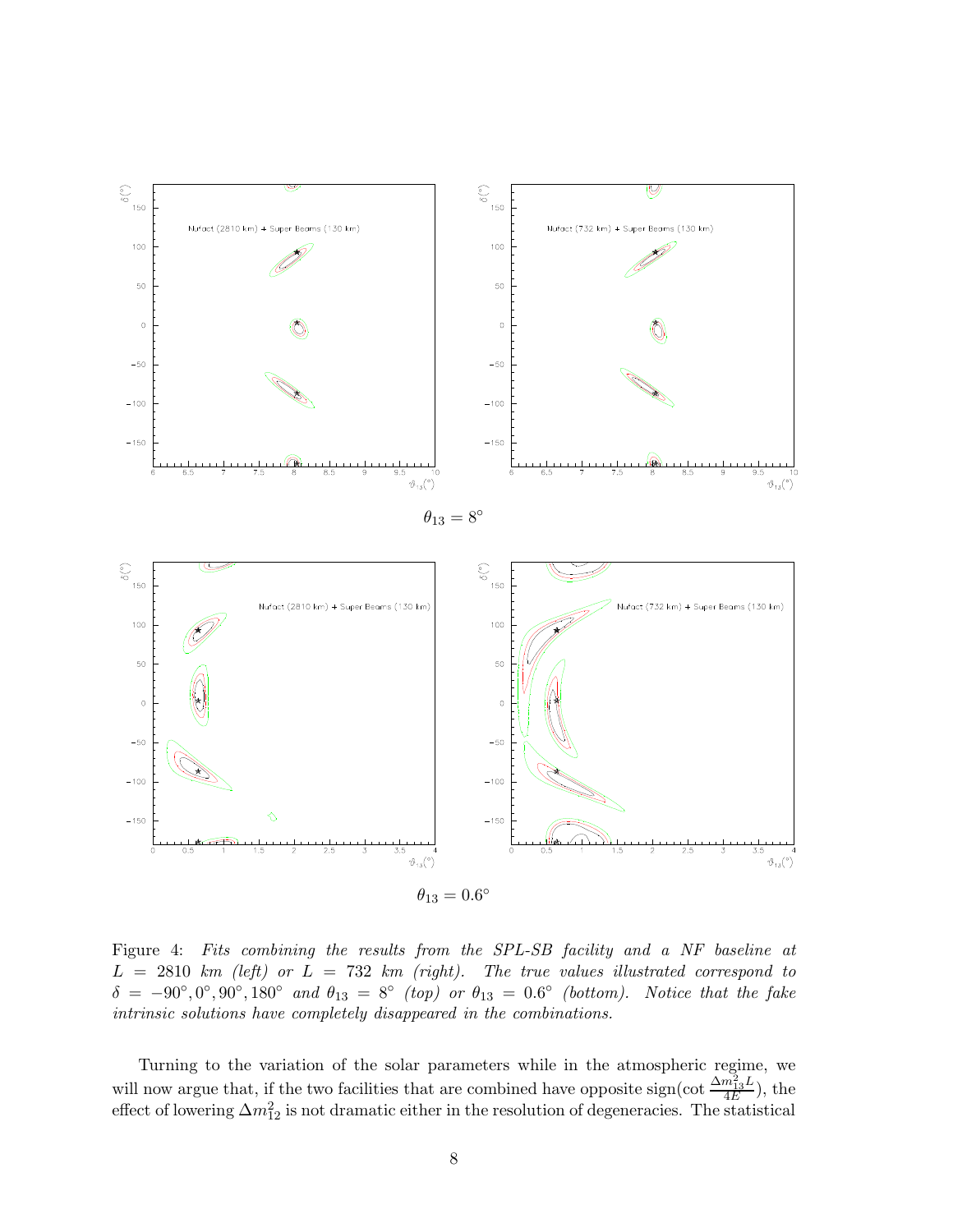<span id="page-8-0"></span>error on the measurement of  $\theta_{13}$  and  $\delta$  is mainly independent of the solar parameters (it is dominated by the atmospheric term), which means that at some point when  $\Delta m_{12}^2$  is lowered, the degenerate solutions of the two facilities will merge, since the error remains constant while the separation of the solutions gets smaller. However, because of the opposite sign of  $\theta_{13} - \theta_{13}$ , the solutions of the two facilities will merge only when they merge with the true solution in  $\theta_{13}$ . If this happens, it would therefore not bias the measurement of  $\theta_{13}$  and  $\delta$ .

We have performed a detailed combined analysis of the NF results[[14](#page-19-0), [8](#page-19-0)] and those from theSPL-SB [[6](#page-19-0)] facility. The combination with the optimal NF baseline  $L = 2810 \text{ km}$  is sufficient to get rid of all the fake solutions, as shown in Figs. [4](#page-7-0) (left). Note that indeed the disappearance of the fake solutions takes place even in the solar regime!

One very interesting exercise is to reconsider the combination of the SPL-SB and the NF results at a shorter baseline of  $L = 732$  km. As explained in refs. [\[14](#page-19-0), [8](#page-19-0)], the degenerate solution is not so relevant to this NF baseline when considered alone, because there the sensitivity to CP violation is so poor that there exists a continuum of almost degenerate solutions, which makes the determination of  $\delta$  impossible with the wrong-sign muon signals. The combination of the results from this NF baseline with those from the SPL-SB facility is summarized in the tantalizing plots in Figs. [4](#page-7-0) (right). Not only do the fake solutions corresponding to the intrinsic degeneracies in the superbeam disappear, but the accuracy in the determination of the true solution becomes competitive with that obtained in the combination with the optimal baseline for large values of  $\theta_{13}$ . At small values of  $\theta_{13}$  the latter still gives better results, as expected.

# $4 \quad \text{ sign}(\Delta m^2_{13}) \,\, \text{degeneracy}$

Assume nature has chosen a given sign for  $\Delta m_{13}^2$ , while the data analysis is performed assuming the opposite sign. Let us call  $P'_\nu$  $(\nu_e \nu_\mu (\bar{\nu}_e \bar{\nu}_\mu)$  ( $\theta_{13}, \delta)$  the oscillation probability with the sign of  $\Delta m_{13}^2$  reversed. We may then get new fake solutions  $(\theta_{13}, \delta')$ , at fixed  $E_\nu$  and L, if the equations

$$
P'_{\nu_e \nu_\mu}(\theta'_{13}, \delta') = P_{\nu_e \nu_\mu}(\theta_{13}, \delta) P'_{\bar{\nu}_e \bar{\nu}_\mu}(\theta'_{13}, \delta') = P_{\bar{\nu}_e \bar{\nu}_\mu}(\theta_{13}, \delta) \tag{7}
$$

have solutions in the allowed physical range.

It turns out that there are generically two fake sign solutions to eqs. (7). It is very easy to find them in the vacuum approximation, as they mirror the two solutions (true and fake) obtained in the analysis of the intrinsic degeneracies. It can be seen in eq. [\(1\)](#page-2-0) that a change in the sign of  $\Delta m_{13}^2$  can be traded in vacuum by the substitution  $\delta \to \pi - \delta$  [[18](#page-19-0)], implying then for eqs. (7)

$$
P'_{\nu_e \nu_\mu(\bar{\nu}_e \bar{\nu}_\mu)}(\theta'_{13}, \delta') \simeq P_{\nu_e \nu_\mu(\bar{\nu}_e \bar{\nu}_\mu)}(\theta'_{13}, \pi - \delta')\,,\tag{8}
$$

in the vacuum approximation. Consequently, the solutions in vacuum can be obtained from those present for the intrinsic case, upon the substitution  $\delta' \to \pi - \delta'$ . One of them mirrors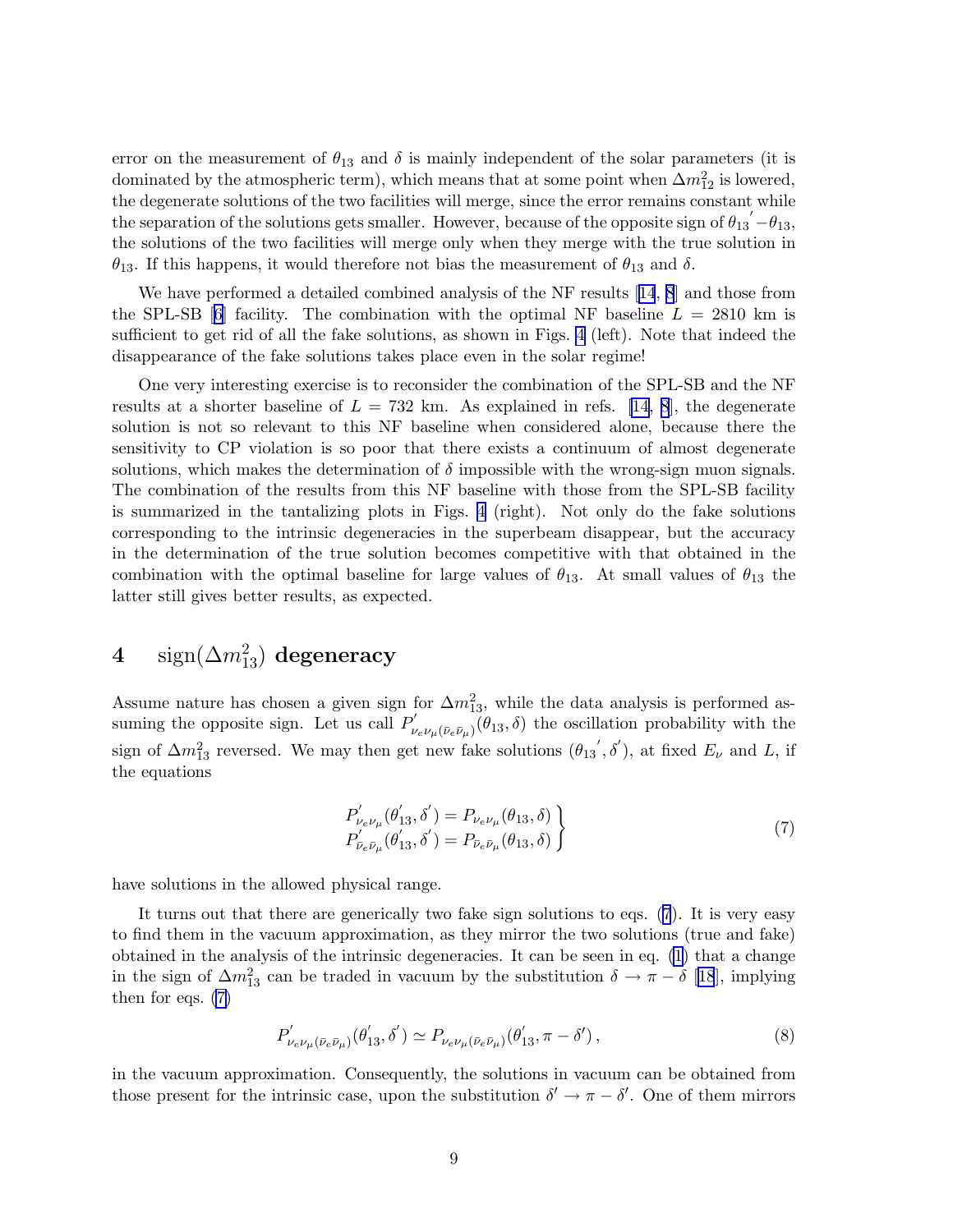<span id="page-9-0"></span>

Figure 5: Fits for central values  $\theta_{13} = 8^\circ$  and  $\delta = -90^\circ, 0^\circ, 90^\circ, 180^\circ$  for the SPL-SB (left) and NF at  $L = 732$  km (right). Nature's sign for  $\Delta m_{23}^2$  is assumed to be positive, while the fits have been performed with the opposite sign. All fake solutions disappear when the two sets of data are combined.

the true (nature) solution and will be called below solution I, given in vacuum by

$$
\delta' \simeq \pi - \delta, \n\theta'_{13} \simeq \theta_{13}.
$$
\n(9)

The fact that it is approximately E- and L-independent suggests that it will be hard to eliminate it by exploiting the  $L, E$  dependence of different facilities, as indeed is confirmed by the fits below. Fortunately, this fake solution does not interfere significantly with the determination of  $\theta_{13}$  or CP-violation (i.e.  $\sin \delta$ ).

The second fake sign solution, which we will call solution II, can be read in vacuum from eqs. ([5](#page-3-0)) and [\(6](#page-3-0)), upon the mentioned  $\delta' \to \pi - \delta'$  exchange. It is strongly L- and E-dependent. Both solutions I and II can be nicely seen in the numerical analysis for the SPL-SB in Fig. 5 (left), for  $\theta_{13} = 8^{\circ}$  and positive sign( $\Delta m_{13}^2$ ).

Matter effects are obviously very important in resolving fake sign solutions[[19](#page-19-0)]: the task should thus be easier at large  $\theta_{13}$  and large enough NF baselines, where matter effects are largest<sup>10</sup>. In fact it is easy to prove that no solutions can remain for large enough  $\theta_{13}$ . This can be seen in Figs. [6](#page-10-0), which show the fake sign solutions as they result from solving numerically eqs. ([7](#page-8-0)) (using the approximate probabilities with matter effects included [\[14](#page-19-0)])

<sup>&</sup>lt;sup>10</sup> We have checked that for the sign degeneracies (and only for these), the combined results from a SB facility and a NF baseline at  $L = 7332$  km are competitive or even superior to those obtained in the combination with an intermediate NF baseline.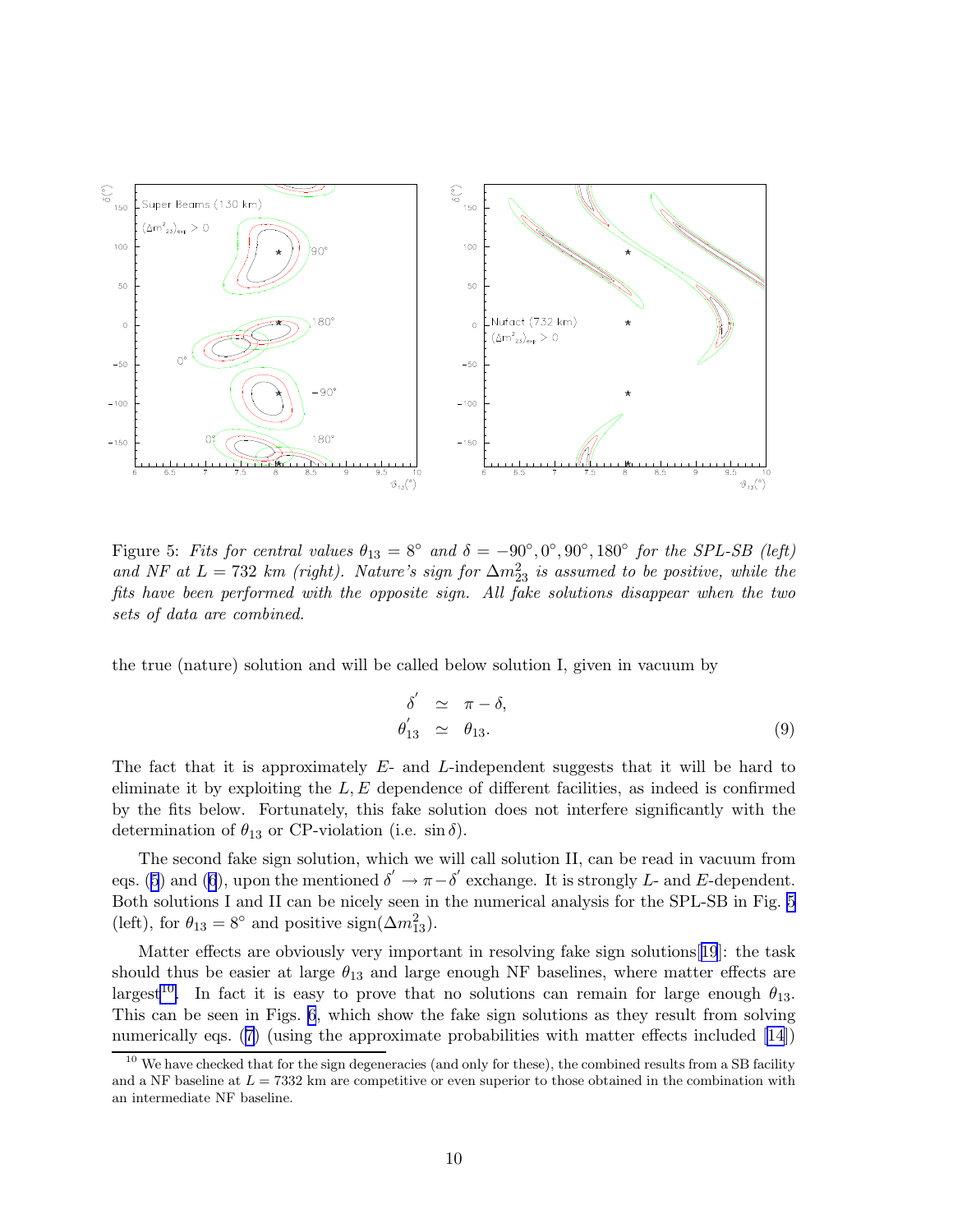<span id="page-10-0"></span>

Figure 6:  $\theta'_{13} - \theta_{13}$  (left) and  $\delta'$  (right) for the sign degeneracies as functions of  $\theta_{13}$  for fixed values of  $\delta = 0^{\circ}$  (up) and  $\delta = 90^{\circ}$  (down). Solutions I and II are described in the text.

for the different experiments. For small  $\theta_{13}$  the two solutions I and II exist in all cases, while for large  $\theta_{13}$  they degenerate and disappear because of matter effects. One should keep in mind, though, that even if no fake solution exists, there might be approximate ones that will show up in a measurement with finite errors.

Our fits including realistic background errors and efficiencies confirm the above expectations, at each given facility. To be more precise, we have found no fake sign solution for values of  $\theta_{13} > 2^{\circ}$ , when considering just one NF baseline of  $L = 2810$  km (or longer), while for  $2^{\circ} > \theta_{13} > 1^{\circ}$  they do appear but get eliminated when the data are combined with those from the SPL-SB. At  $L = 732$  km some fake sign solutions remain close to the present experimental limit for  $\theta_{13}$ , as shown in Figs. [5](#page-9-0) (right). It should be noticed that, again, in the combination of these latter data with those from the SPL-SB facility, all fake sign solutions disappear for large  $\theta_{13} \geq 4^{\circ}$ , and the sign of  $\Delta m_{13}^2$  could thus be determined from it.

Figures 6 also illustrate that solution I is more facility-independent than solution II, as argued above. The solutions that survive in the combinations for small  $\theta_{13}$  are indeed of type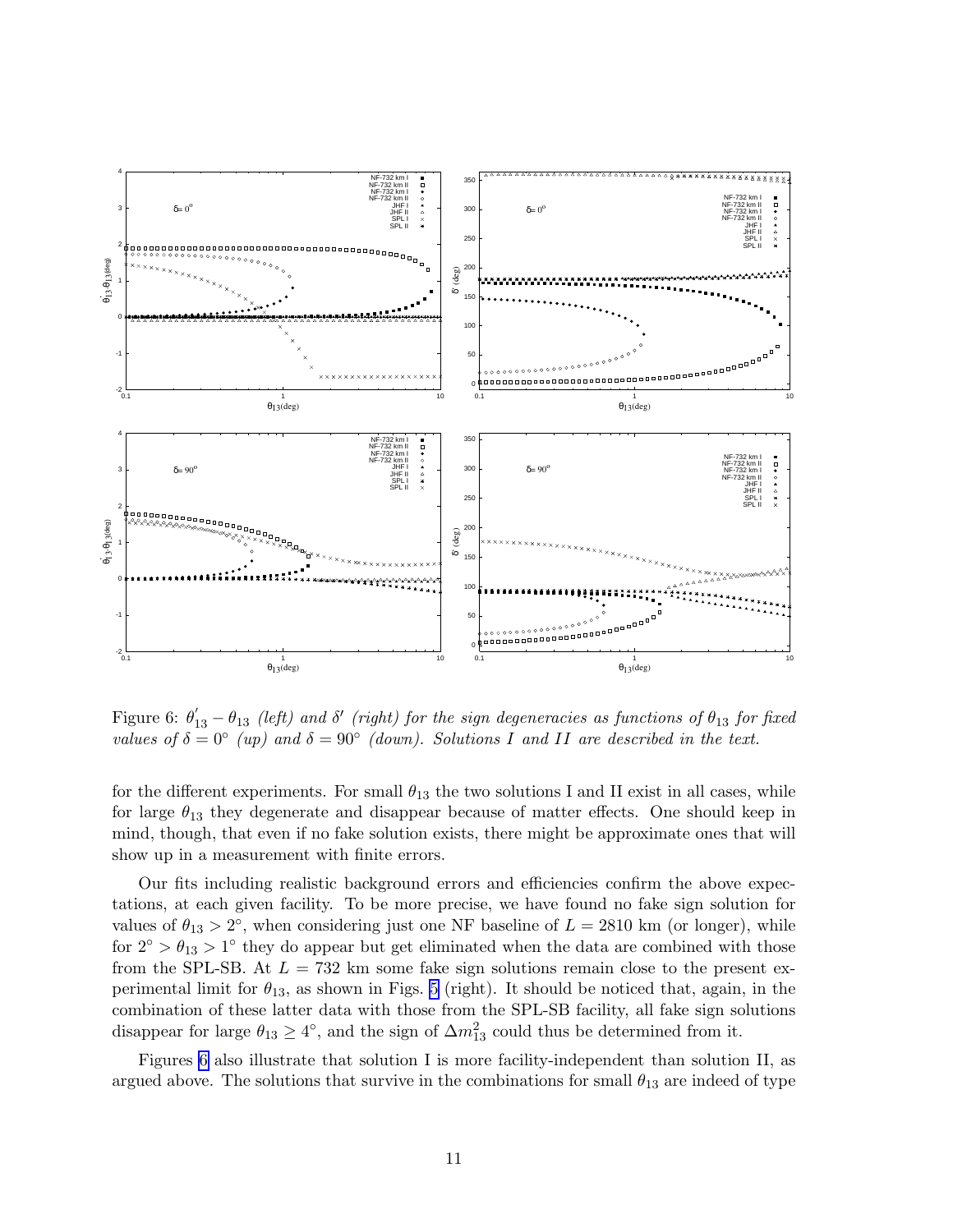<span id="page-11-0"></span>

Figure 7: Fits resulting in fake sign solutions, for central values  $\theta_{13} = 0.6^{\circ}$  and  $\delta =$  $-90^\circ, 0^\circ, 90^\circ, or 180^\circ$ . The nature sign for  $\Delta m_{13}^2$  is positive, while the fits have been performed with the opposite sign. The results from an NF baseline at  $L = 2810$  km can be appreciated on the left, while their combination with data from the SPL-SB facility can be seen on the right.

I, as shown in Figs.  $7<sup>11</sup>$ .

In conclusion, in the LMA-SMW regime, the sign of  $\Delta m_{13}^2$  can be determined from data at an intermediate or long NF baseline alone for  $\theta_{13}$  well inside the atmospheric regime. For the larger values of  $\theta_{13}$ , the combination of data from the SB facility and a  $L = 732$  km NF baseline also results in no fake sign solutions.

With lowering  $\theta_{13}$  ( $\theta_{13} > 1^{\circ}$  for our central parameters), the sign can still be determined through the combination of SB and NF data at the intermediate or long distance.

Finally, for the range  $\theta_{13}$  < 1°, the sign cannot be determined, but the combination of data from the SB facility and an intermediate (or long) NF baseline is still important to reduce the fake solutions to those of type I, which do not interfere significantly with the determination of  $\theta_{13}$  and  $\delta$ .

Concerning the dependence on the solar parameters, we do not expect that the conclusions will change very much with lower  $\sin 2\theta_{12}\Delta m_{12}^2$ . The argument for solutions of type II parallels that given in the previous section for the intrinsic fake solution, while the existence and position of the type I solutions is pretty insensitive to the solar parameters.

<sup>&</sup>lt;sup>11</sup>In the same exercise, but with the opposite sign of  $\Delta m_{13}^2$ , which leads to larger statistics, solution II disappears completely.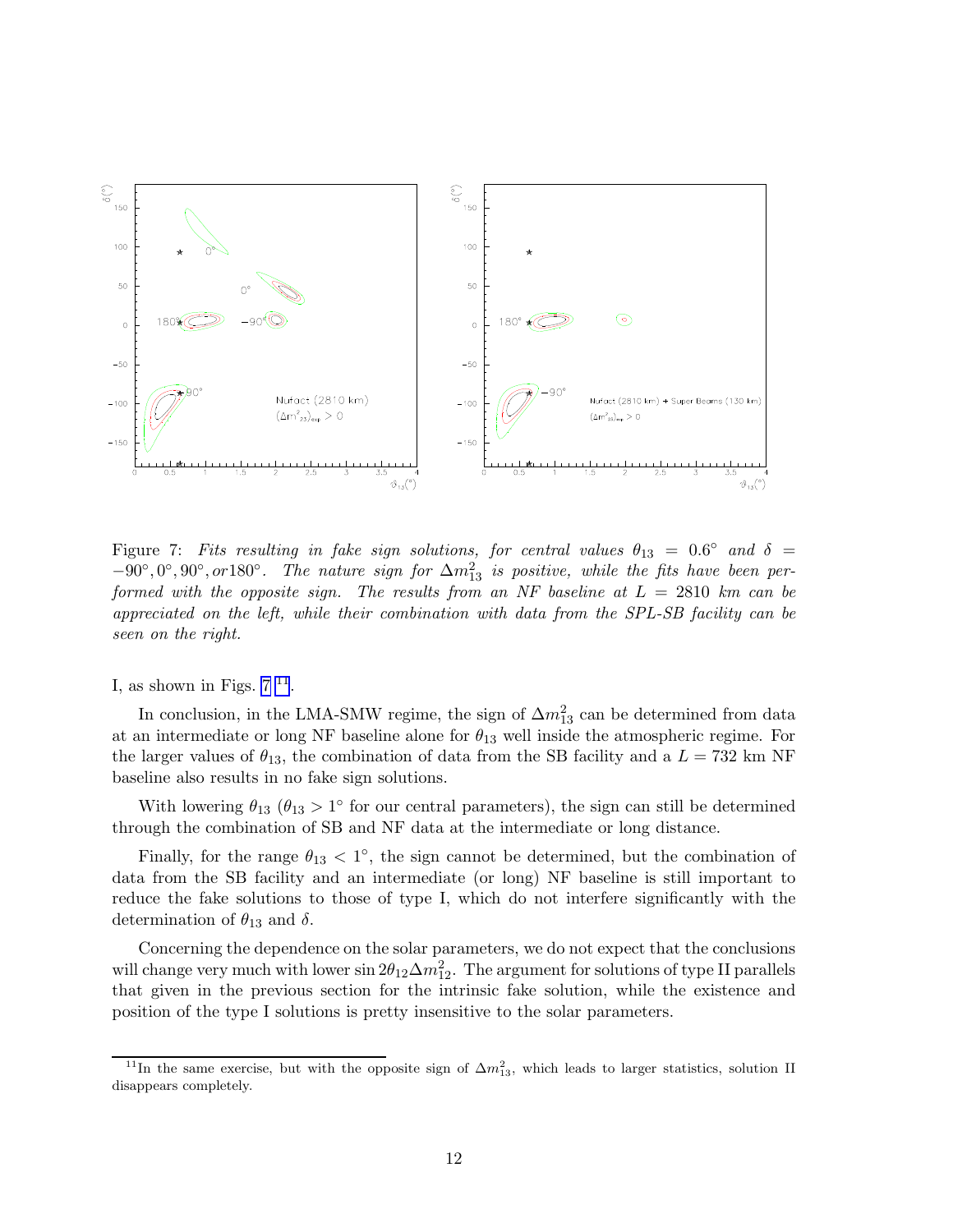## <span id="page-12-0"></span>5  $\theta_{23} \rightarrow \pi/2 - \theta_{23}$  degeneracy

The present atmospheric data indicate that  $\theta_{23}$  is close to maximal, although not necessarily 45°.Superkamiokande results [[20\]](#page-19-0) give 90%CL-allowed parameter regions for  $\sin^2 2\theta_{23} > 0.88$ , translating into the allowed range  $35^{\circ} < \theta_{23} < 55^{\circ}$ . Therefore even if the value of  $\sin^2 2\theta_{23}$  is determined with great accuracy in disappearance measurements, there may remain a discrete ambiguity under the interchange  $\theta_{23} \leftrightarrow \pi/2 - \theta_{23}$ . If this  $\theta_{23}$  ambiguity is not cleared up by the time of the NF operation, supplementary fake solutions[[9](#page-19-0)] may appear when extracting  $\theta_{13}$  and  $\delta$ , when the wrong choice of octant is taken for  $\theta_{23}$ . Fake solutions follow from solving the system of equations, for fixed L and  $E_{\nu}$ :

$$
P_{\nu_e \nu_\mu}''(\theta'_{13}, \delta') = P_{\nu_e \nu_\mu}(\theta_{13}, \delta) P_{\bar{\nu}_e \bar{\nu}_\mu}''(\theta'_{13}, \delta') = P_{\bar{\nu}_e \bar{\nu}_\mu}(\theta_{13}, \delta) \},
$$
\n(10)

where  $P_{\nu_e}^{''}$  $v_{e\nu_{\mu}}^{\prime\prime}$  denotes the oscillation probabilities upon the exchange  $\theta_{23} \leftrightarrow \pi/2 - \theta_{23}$ .

It turns out that, within the allowed range for the parameters, there are generically two solutions to these equations. They should converge towards the true solution and its intrinsic degeneracy, in the limit  $\theta_{23} \rightarrow \pi/4$ . We will thus denote again solution I that which mirrors nature's choice and solution II that which mirrors the intrinsic degeneracy. Because of this parenthood, solution I is a priori expected to present generically less L and E dependence than solution II, and be thus more difficult to eliminate in the combination.

It is easy and simple to obtain the analytical form of the fake degeneracies in the vacuum approximation, in which, from eqs. [\(1\)](#page-2-0) we get

$$
P''_{\nu_e \nu_\mu (\bar{\nu}_e \bar{\nu}_\mu)}(\theta'_{13}, \delta') = c_{23}^2 \sin^2 2\theta'_{13} \sin^2 \frac{\Delta m_{13}^2 L}{4E} + s_{23}^2 \sin^2 2\theta_{12} \sin^2 \left(\frac{\Delta m_{12}^2 L}{4E}\right) + \tilde{J}' \cos \left(\delta' \mp \frac{\Delta m_{13}^2 L}{4E}\right) \frac{\Delta m_{12}^2 L}{4E} \sin \left(\frac{\Delta m_{13}^2 L}{4E}\right)
$$
(11)

Let us consider in turn the atmospheric and solar regimes. For large  $\theta_{13}$ , fake  $\theta_{23}$  solutions are given by

$$
\sin \delta' \simeq \cot \theta_{23} \sin \delta,
$$
  
\n
$$
\theta'_{13} \simeq \tan \theta_{23} \theta_{13} + \frac{\sin 2\theta_{12} \frac{\Delta m_{12}^2 L}{4E}}{2 \sin \left(\frac{\Delta m_{13}^2 L}{4E}\right)} \left(\cos \left(\delta - \frac{\Delta m_{13}^2 L}{4E}\right) - \tan \theta_{23} \cos \left(\delta' - \frac{\Delta m_{13}^2 L}{4E}\right)\right)
$$
(12)

This system describes two solutions. For one of them  $(I)$  the  $L$ - and  $E$ - dependent terms in eqs. (12) tend to cancel for  $\theta_{23} \to \pi/4$ , resulting in  $\theta_{13} = \theta_{13}$ ,  $\delta' = \delta$  in this limit. The other solution (II) coincides in this limit with that for the intrinsic degeneracy, eq. [\(5\)](#page-3-0), as expected. For both fake  $\theta_{23}$  solutions, deep in the atmospheric regime the shift  $\theta'_{13} - \theta'_{13}$  is positive (negative) for  $\theta_{23} > \langle \langle \rangle \pi/4$ . Note also that, from eqs. (12), no fake solutions are expected for  $|\cot \theta_{23} \sin \delta| > 1$ . In the plots of Figs. [8](#page-13-0) and [10](#page-15-0), we show the solutions to eqs. (10), including matter effects, for  $\theta_{23}$  at the two extremes of the 90%CL-allowed interval. Note that for large  $\theta_{13}$  there is one solution (I) that is more facility-independent than the other, although the  $E, L$  dependence is sizeable for both solutions (see for instance the curves for  $\delta = 90^{\circ}$  in Figs. [10\)](#page-15-0) when  $\theta_{23}$  is so far from maximal.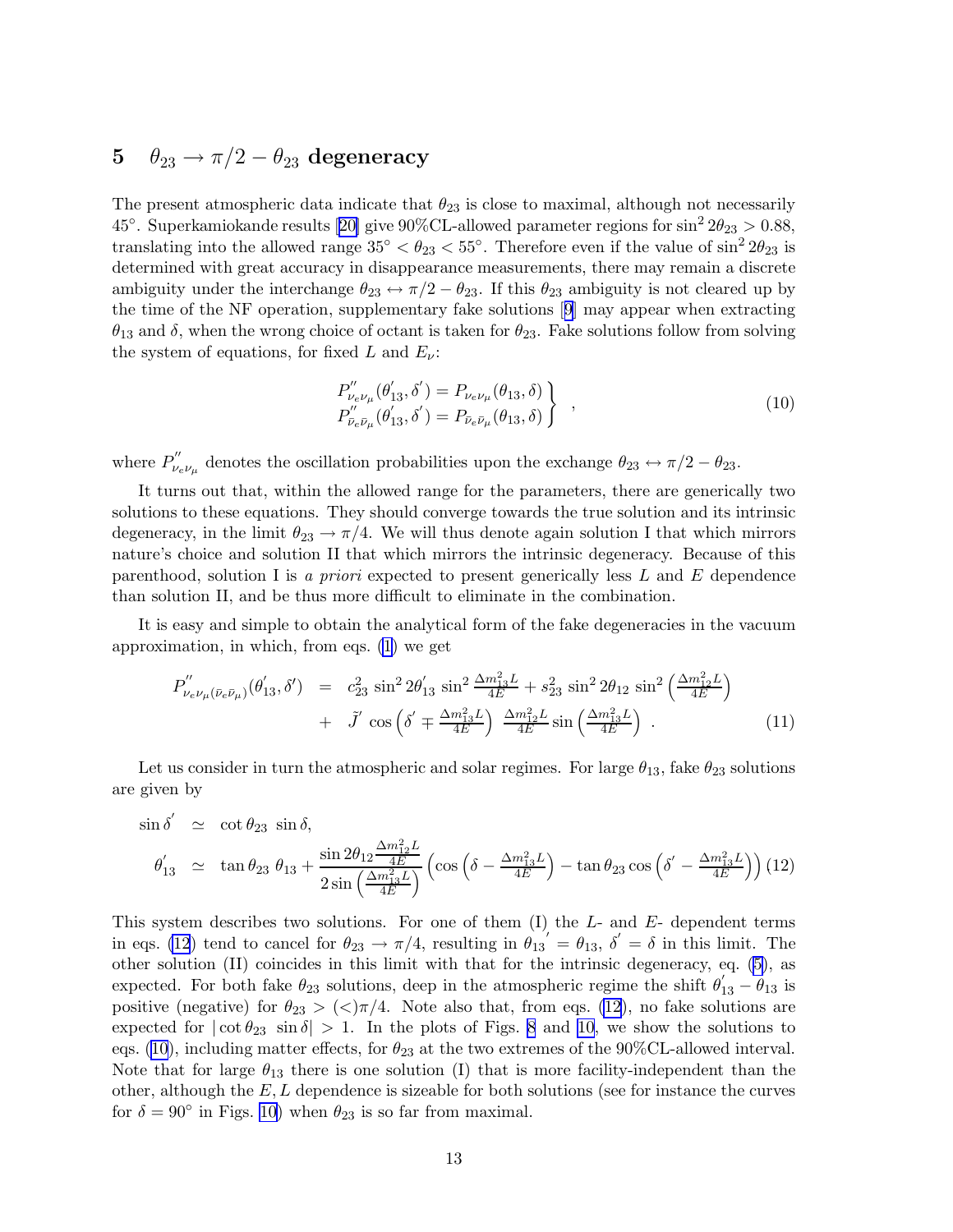<span id="page-13-0"></span>

Figure 8:  $\theta'_{13} - \theta_{13}$  (left) and  $\delta'$  (right) for the  $\theta_{23}$  fake solution as functions of  $\theta_{13}$ , for  $\theta_{23} = 35^{\circ}$ , for fixed values of  $\delta = 0^{\circ}(up)$  and  $\delta = 90^{\circ}$  (down).

We have performed fits with the wrong choice of octant for  $\theta_{23}$  and central values of  $\theta_{23}$  at the limit of the currently allowed domains. The results confirm the expectations above and indicate a situation close to that for the fake sign degeneracies, albeit slightly more difficult. For instance, at the  $L = 2810$  km baseline of the NF alone, still some fake  $\theta_{23}$  solutions remain down to  $\theta_{13} > 2^{\circ}$ , but again they all disappear when combined with the SPL-SB data. As an illustration, in Figs. [9](#page-14-0) we show the results for  $\theta_{23} = 35^{\circ}$  and  $\theta_{13} = 4^{\circ}$ , at the SPL-SB facility (left) and the  $L = 2810$  km NF baseline (right). The same exercise, but for an  $L = 732$  km baseline of the NF, results in the elimination of the  $\theta_{23}$  degeneracies only for  $\theta_{13} \geq 8^\circ.$ 

Let us now turn to the study of the solar regime. For  $\theta_{13} \rightarrow 0^{\circ}$ , there are again two fake solutions if the following condition is met:

$$
\tan^2 \theta_{23} < \frac{1}{\sin^2 \left(\frac{\Delta m_{13}^2 L}{4E}\right)}.\tag{13}
$$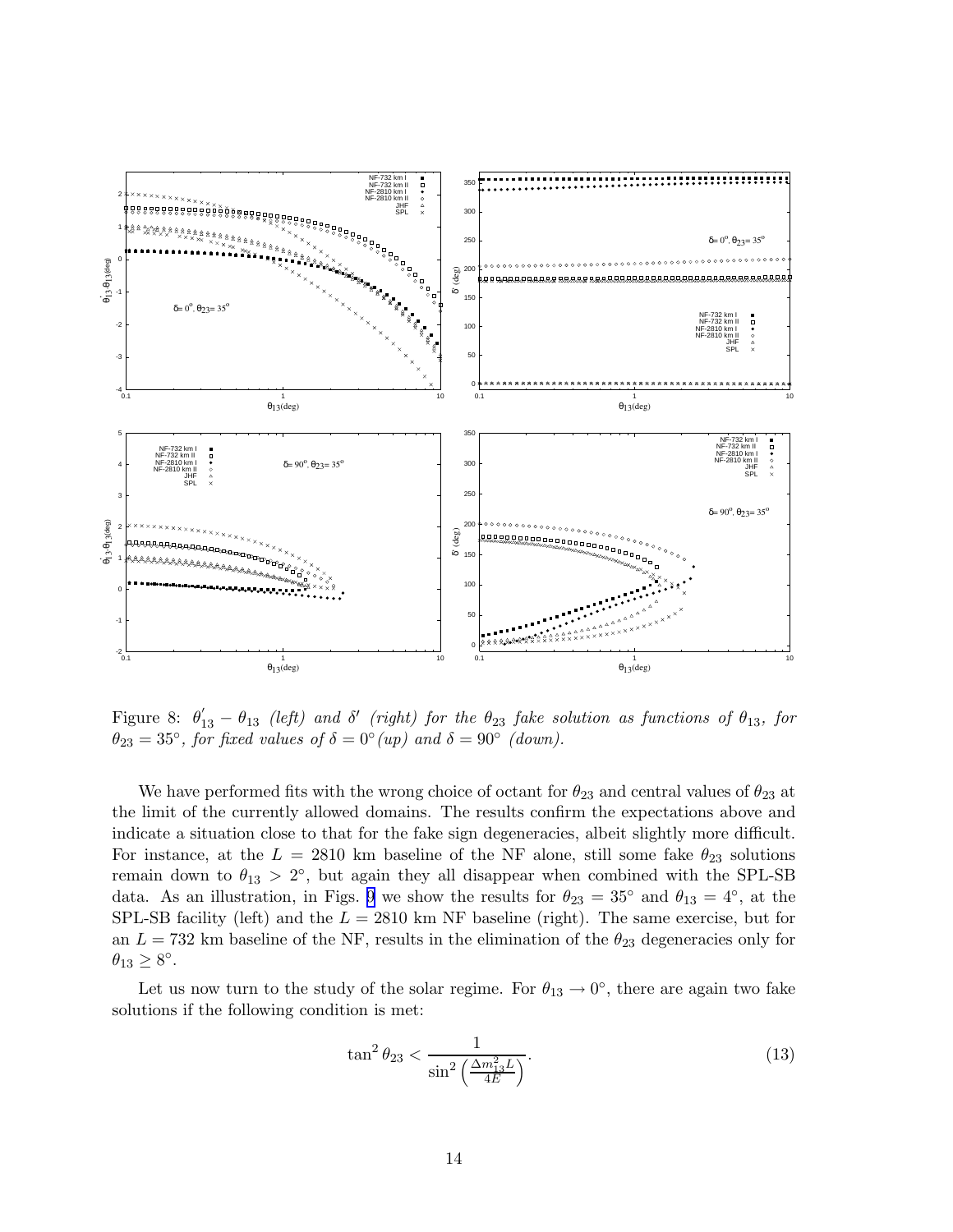<span id="page-14-0"></span>

Figure 9: Fake solutions due to  $\theta_{23}$  degeneracies for SPL-SB results (left) and a  $L = 2810 \; km$ NF baseline (right), for  $\theta_{23} = 35^\circ$ ,  $\theta_{13} = 4^\circ$  and  $\delta = -90^\circ, 0^\circ, 90^\circ, 180^\circ$ . The combination of the results from both experiments resolves the degeneracies.

Otherwise no solution exists. This is important for the larger possible values of  $\theta_{23}$  and well reflected in Figs. [10,](#page-15-0) which show the exact solutions for  $\theta_{23} = 55^{\circ}$ . Indeed no fake  $\theta_{23}$ degeneracies appear in the SB facilities in this case, for  $\theta_{13}$  in the solar regime.

For  $\theta_{13} \to 0^{\circ}$ , eqs. ([10\)](#page-12-0) can be easily solved to first order in  $\epsilon_{23} \equiv \tan \theta_{23} - 1$ . Solution I becomes in this limit:

if 
$$
\cos 2\theta_{23} \cot \left(\frac{\Delta m_{13}^2 L}{4E}\right) > 0
$$
 then  $\delta' \simeq 0$   
if  $\cos 2\theta_{23} \cot \left(\frac{\Delta m_{13}^2 L}{4E}\right) < 0$  then  $\delta' \simeq \pi$ 
$$
\begin{cases} \theta'_{13} \simeq \sin 2\theta_{12} \frac{\Delta m_{12}^2 L}{4E} \left| \epsilon_{23} \csc \left(\frac{\Delta m_{13}^2 L}{2E}\right) \right|. \end{cases}
$$
(14)

Similarly, solution II for  $\theta_{13} \rightarrow 0^{\circ}$  is given by:

if 
$$
\cot\left(\frac{\Delta m_{13}^2 L}{4E}\right) > 0
$$
 then  $\delta' \simeq \pi$   
if  $\cot\left(\frac{\Delta m_{13}^2 L}{4E}\right) < 0$  then  $\delta' \simeq 0$   
 $\theta'_{13} \simeq \sin 2\theta_{12} \frac{\Delta m_{12}^2 L}{4E} \left( \left| \cot \frac{\Delta m_{13}^2 L}{4E} \right| \pm \epsilon_{23} \cot \frac{\Delta m_{13}^2 L}{2E} \right),$  (15)

where the sign  $\pm$  corresponds to the sign(cot  $\frac{\Delta m_{13}^2 L}{4E}$  $\frac{m_{13}L}{4E}$ ). The intrinsic degeneracy, eq. ([6](#page-3-0)), is recovered for  $\theta_{23} = 45^\circ$ . Note that, in the solar regime both fake  $\theta_{23}$  solutions have a sizeable L, E dependence, when  $\theta_{23}$  is far from maximal. These two solutions can be seen in Figs. [8](#page-13-0) and [10](#page-15-0) for small  $\theta_{13}$ . Only for the NF setups do solutions I and II remain on the same curve in the solar and atmospheric regimes. In the case of the SPL and JHF facilities, they are mixed.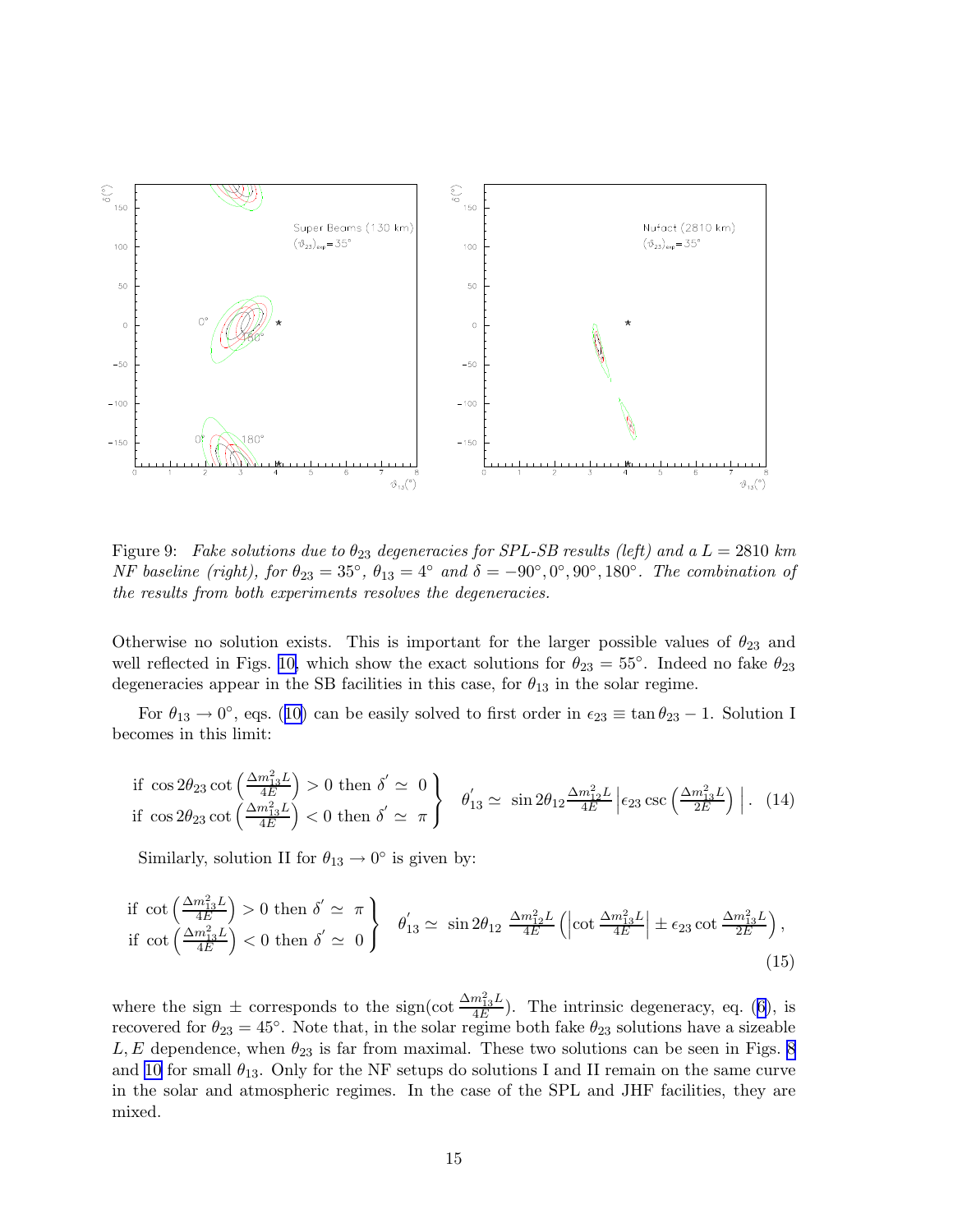<span id="page-15-0"></span>

Figure 10:  $\theta'_{13} - \theta_{13}$  (left) and  $\delta'$  (right) for the intrinsic fake solution as a function of  $\theta_{13}$ , for  $\theta_{23} = 55^{\circ}$ , for fixed values of  $\delta = 0^{\circ} (up)$  and  $\delta = 90^{\circ}$  (down).

Figures [11](#page-16-0) show the fits for  $\theta_{13} = 0.6^{\circ}$ , for a NF at  $L = 2810$  km (left) as well as the same combined with the results from the SPL-SB facility (right): only one annoying fake solution remains in the latter, which results from the merging of solution I for SB and solution II for the NF, owing to the finite resolution. See eqs. ([14\)](#page-14-0) and [\(15\)](#page-14-0).

In general we have found that the NF and SPL-SB combination brings an enormous improvement to the solution of these fake degeneracies, particularly for large  $\theta_{13}$ . The conclusions are rather parallel to those for the fake  $sign(\Delta m_{13}^2)$  solutions, with the caveat that for the  $\theta_{23}$  ambiguities, solution I, which is harder to resolve, is not that close to satisfying  $\sin \delta' = \sin \delta$ , and it is thus potentially more harmful to the measurement of CP violation.

As regards the dependence on the solar parameters, the arguments of the previous two sections can be repeated for solutions I and II, when  $\theta_{23}$  is close to maximal. When  $\theta_{23}$  is farther from  $\pi/4$ , the situation is more confusing since both solutions have a dependence on the solar parameters and a detailed exploration of the whole LMA parameter space is necessary.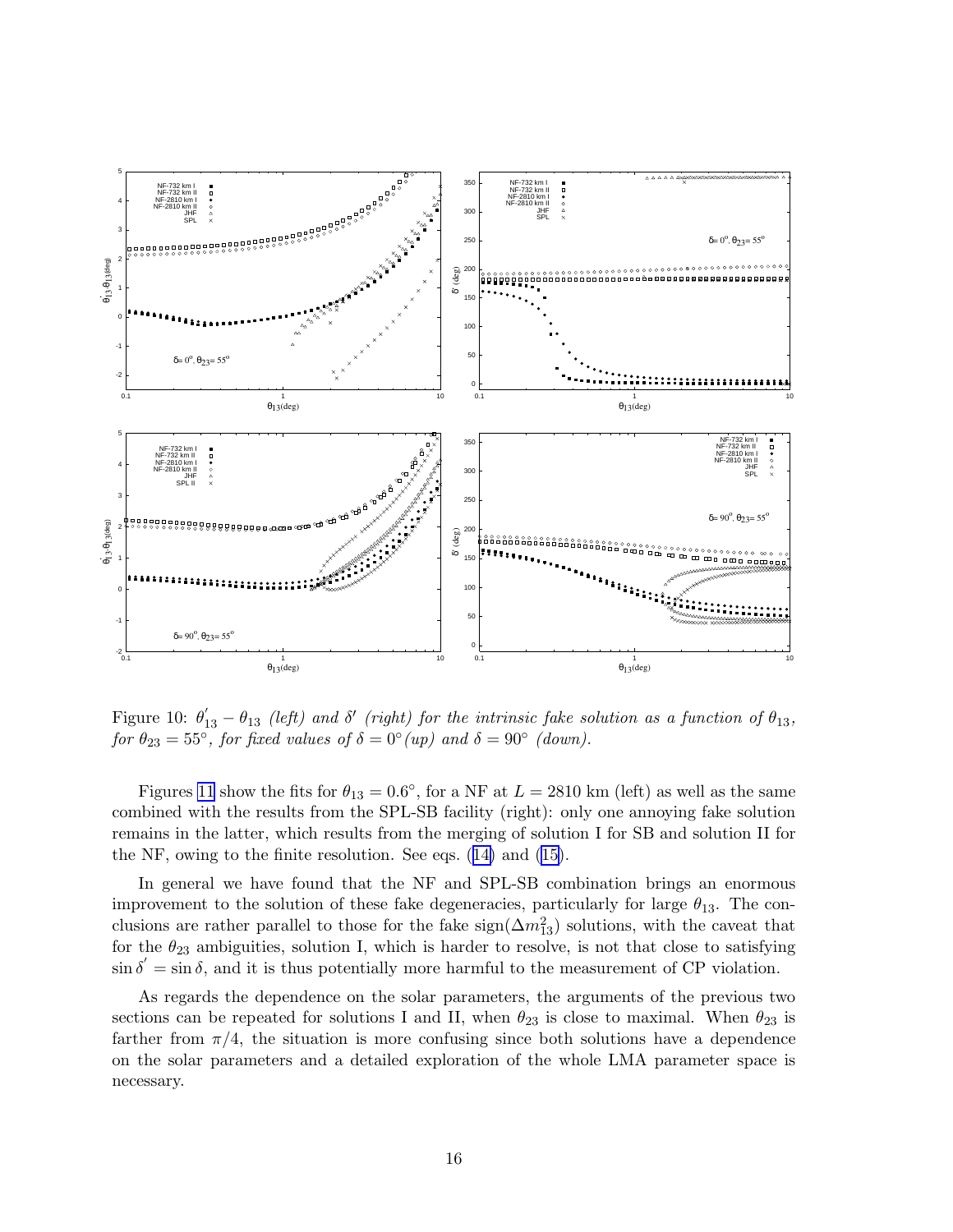<span id="page-16-0"></span>

Figure 11: As Figs. ([7](#page-11-0)) but for the case of  $\theta_{23}$  degeneracies.

### 6 The silver channels

One possibility that can help very much to remove degeneracies further is to measure also the  $\nu_e \rightarrow \nu_\tau$  and  $\bar{\nu}_e \rightarrow \bar{\nu}_\tau$  transition probabilities. The relevance of these *silver* channels in reducing intrinsic degeneracies was studied in ref.[[11\]](#page-19-0), in the atmospheric regime. Consider the approximate oscillation probabilities[\[14](#page-19-0), [11,](#page-19-0) [22](#page-20-0)] in vacuum for  $\nu_e \to \nu_\tau$  ( $\bar{\nu}_e \to \bar{\nu}_\tau$ ):

$$
P_{\nu_e \nu_\tau(\bar{\nu}_e \bar{\nu}_\tau)} = c_{23}^2 \sin^2 2\theta_{13} \sin^2 \left(\frac{\Delta m_{13}^2 L}{4E}\right) + s_{23}^2 \sin^2 2\theta_{12} \left(\frac{\Delta m_{12}^2 L}{4E}\right)^2
$$
  
-  $\tilde{J} \cos \left(\pm \delta - \frac{\Delta m_{13}^2 L}{4E}\right) \frac{\Delta m_{12}^2 L}{4E} \sin \frac{\Delta m_{13}^2 L}{4E}.$  (16)

They differ from those in eq. ([1](#page-2-0)) by the interchange  $\theta_{23} \rightarrow \pi/2 - \theta_{23}$  and by a change in the sign of the interference term.

For the intrinsic degeneracies in the atmospheric regime, it follows that the sign of  $\theta'_{13}-\theta_{13}$ will be opposite to that for the golden  $\nu_e \leftrightarrow \nu_\mu$  ( $\bar{\nu}_e \leftrightarrow \bar{\nu}_\mu$ ) channels given in eqs. [\(5\)](#page-3-0). In the solar regime, the intrinsic solutions in these silver channels will thus be identical to eqs.([6](#page-3-0)) upon exchanging  $\delta' = 0$  and  $\pi$ , and the combination of the golden and silver channels remains a promising option.

Let us now turn to the fake  $\theta_{23}$  solutions. When considering only  $\nu_e \to \nu_\tau$  and  $\bar{\nu}_e \to \bar{\nu}_\tau$ oscillations, the location of the fake solutions related to the  $\theta_{23}$  ambiguity, in the atmospheric regime, is:

$$
\sin \delta' \simeq \tan \theta_{23} \sin \delta,
$$
  
\n
$$
\theta'_{13} \simeq \cot \theta_{23} \theta_{13} - \sin 2\theta_{12} \frac{\frac{\Delta m_{12}^2 L}{4E}}{2 \sin \frac{\Delta m_{13}^2 L}{4E}} \left( \cos \left( \delta - \frac{\Delta m_{13}^2 L}{4E} \right) - \cot \theta_{23} \cos \left( \delta' - \frac{\Delta m_{13}^2 L}{4E} \right) \right) 7
$$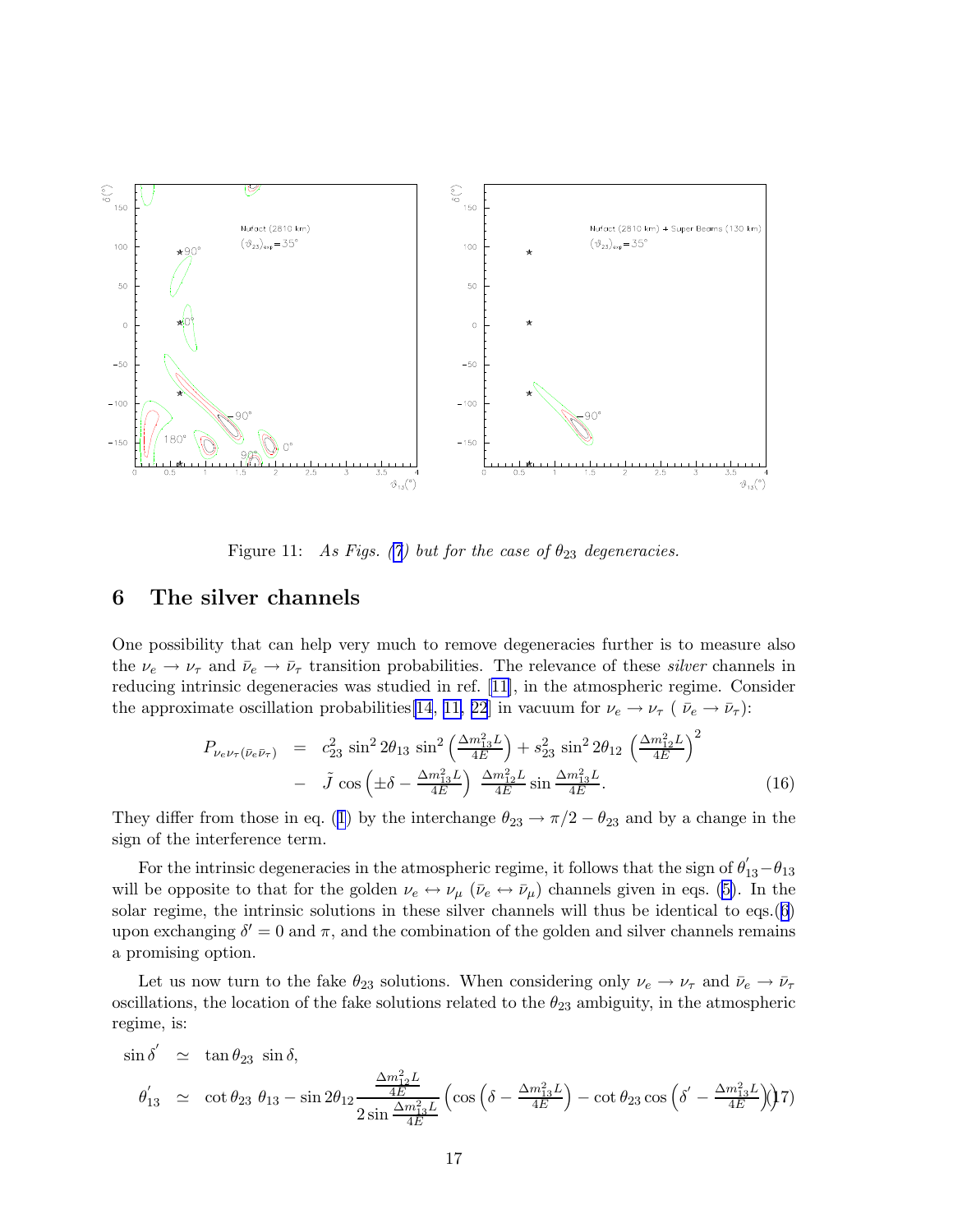Thus the shift  $\theta'_{13} - \theta_{13}$  at large  $\theta_{13}$  would have the opposite sign to that in eq. ([12\)](#page-12-0).

In the solar regime, on the other hand, solution I for the  $\nu_{\tau}$  appearance measurement is the same as that in eq. [\(14](#page-14-0)), while solution II is different, namely:

if 
$$
\cot\left(\frac{\Delta m_{13}^2 L}{4E}\right) > 0
$$
 then  $\delta' \simeq 0$   
if  $\cot\left(\frac{\Delta m_{13}^2 L}{4E}\right) < 0$  then  $\delta' \simeq \pi$ 
$$
\begin{cases}\n\theta'_{13} \simeq \sin 2\theta_{12} \frac{\Delta m_{12}^2 L}{4E} \left( \left| \cot \frac{\Delta m_{13}^2 L}{4E} \right| \mp \epsilon_{23} \cot \frac{\Delta m_{13}^2 L}{2E} \right).\n\end{cases}
$$
\n(18)

The condition for the existence of solutions in the solar regime is also different:

$$
\cot^2 \theta_{23} < \frac{1}{\sin^2 \left(\frac{\Delta m_{13}^2 L}{4E}\right)}.\tag{19}
$$

A detailed analysis for a realistic experimental setup will be done elsewhere [\[23](#page-20-0)], but we expect that the combination of the two appearance measurements:  $\nu_e \rightarrow \nu_\mu$  and  $\nu_e \rightarrow \nu_\tau$  for both polarities can help to resolve the dangerous solution I associated with the  $\theta_{23}$  ambiguity, for  $\theta_{13}$  in the atmospheric regime.

Finally, we recall that the disappearance measurements (e.g.  $\nu_{\mu} \rightarrow \nu_{\mu}$ ) should also be helpful in reducing these ambiguities for large  $\theta_{23}$ . Obviously, if the angle  $\theta_{23}$  will turn out to be close to maximal (as the best-fit point now indicates), the  $\theta_{23}$  degeneracies will be of very little relevance.

As for the removal of the fake  $sign(\Delta m_{13}^2)$  degeneracies, the *silver* channels will also help, for qualitatively the same reason as in the combination of facilities with opposite value of  $\cot\frac{\tilde{\Delta}m^2_{13}L}{4E}$  $\frac{m_{13}D}{4E}$ . For maximal  $\theta_{23}$ , the solution of type I in the silver channel is the same in vacuum as that in the golden channel, and it is thus not expected to disappear in the combination of the two appearance measurements. The solution of type II, instead, has an opposite displacement in  $\theta_{13}$  in the atmospheric regime and a difference of 180 $\degree$  in the phase in the solar one.

### 7 Conclusions

The extraction of a given set of nature values  $(\theta_{13}, \delta)$  from the detection of neutrino oscillations through the golden channels  $\nu_e \leftrightarrow \nu_\mu$  ( $\bar{\nu}_e \leftrightarrow \bar{\nu}_\mu$ ) results generically in that the true solution may come out accompanied by fake ones, which might interfere severely with the measurement of CP violation. One of the fake solutions comes from the intrinsic correlation between  $\delta$  and  $\theta_{13}$ . The others come from the discrete ambiguities: sign( $\Delta m_{13}^2$ ) and sign( $\cos 2\theta_{23}$ ).

We have shown the enormous potential of combining the data from a superbeam facility and a neutrino factory, to eliminate these degeneracies. Because of the sizeable matter effects, neutrino factory baselines that are optimal to measure CP violation (as well as shorter ones), imply a considerably smaller ratio  $\langle L/E \rangle$  than in the proposed superbeam facilities. It turns out that the location of the fake solutions is very sensitive to this quantity, hence the potential of combining the results from both type of facilities.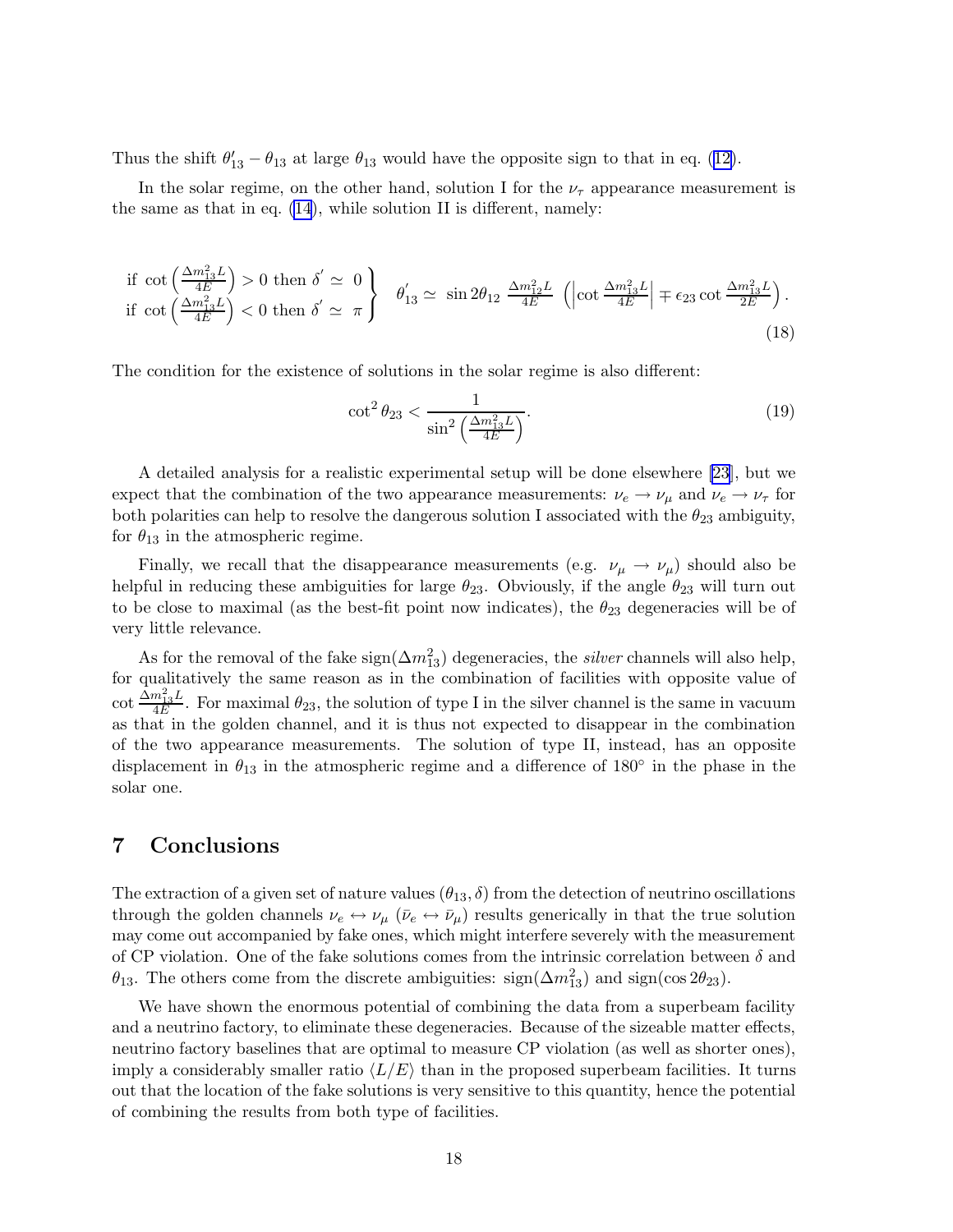We have shown that the fake solutions associated with the sign and  $\theta_{23}$  ambiguities can be grouped in two sets: those closer to nature's values (solutions of type I) and those related to the intrinsic fake solution (solutions II). Generically solutions I show a milder  $L/E$ dependence and are thus more difficult to eliminate through this strategy. We have studied all fake solutions both analytically and through simulations, including realistic background errors and efficiencies for a magnetized iron detector at a neutrino factory, and a water Cerenkov one at the proposed SPL superbeam facility.

The fits have been performed assuming the LMA-MSW solar solution, with  $\sin^2 2\theta_{12} \cdot \Delta m_{12}^2 =$  $10^{-4}$  eV<sup>2</sup>. For  $\theta_{13}$  near its present limit, the combination of the SPL-SB data and those from a short NF baseline, i.e.  $L = 732$  km, is sufficient to resolve all of them and deliver a clean measurement of  $\theta_{13}$  and leptonic CP violation. With lowering  $\theta_{13}$  but still in the atmospheric regime, although the same setup often produces interesting results, it is necessary to consider an intermediate NF baseline, i.e.  $L = 2810$  km, together with the superbeam. In particular the sign of  $\Delta m_{13}^2$  can be measured from the combination of their data down to  $\theta_{13} > 1^\circ$ .

For values of  $0.5^{\circ} < \theta_{13} < 1^{\circ}$  most degeneracies still disappear in the combined data from the SPL-SB facility and the  $L = 2810$  km NF baseline, but some fake solutions remain, mainly of type I. While those associated to the sign( $\frac{\Delta m_{13}^2 L}{4E}$  $\frac{m_{13}D}{4E}$ ) ambiguity bias only slightly the extraction of the true  $\theta_{13}$  and  $\delta$  values, those related to  $\theta_{23}$  would remain a problem, if  $\theta_{23}$ were far from maximal.

A simultaneous error on the assumed  $\text{sign}(\Delta m_{13}^2)$  and  $\theta_{23}$  octant, of course, gives rise to additional combined fake solutions: we have checked, for our central values of the oscillation parameters, that those get resolved when the corresponding individual degeneracies get resolved. Besides, although we have not done a systematic exploration of the presently allowed range for the atmospheric and solar parameters, we have argued that we expect conclusions similar to those obtained in this work, for lower values of  $\Delta m_{13}^2$  and  $\Delta m_{12}^2$ , to the extent that the sign of cot  $\left(\frac{\Delta m_{13}^2 L}{4E}\right)$  $\frac{m_{13}^2 L}{4E}$  remains opposite in the two facilities.

It has previously been pointed out [\[11](#page-19-0)] that a supplementary measurement of the *silver* channels, i.e.  $\nu_e \leftrightarrow \nu_\tau$  ( $\bar{\nu}_e \leftrightarrow \bar{\nu}_\tau$ ), could help in removing the intrinsic degeneracy. We have also discussed in this paper the expected impact of such measurements on resolving the fake sign and  $\theta_{23}$  degeneracies. Although a detailed analysis will be done elsewhere, we expect a big improvement in eliminating in particular the dangerous fake solutions associated with the  $\theta_{23}$  octant ambiguity.

Superbeams and Neutrino Factory are two successive steps in the same path towards the discovery of leptonic CP violation: a golden path, not so much for its budgetary cost, but for the solid and shining perspective offered by the combination of their physics results.

### 8 Acnowledgements

We are indebted to Andrea Donini and Stefano Rigolin for useful discussions and comments. The work of M.B. Gavela and J.J. Gómez-Cadenas was partially supported by CI-CYT projects FPA 2000-0980 (GCPA640), and SPA2001-1910-C03-02 , respectively. That of O. Mena and P. Hernández was partially supported by AEN-99/0692.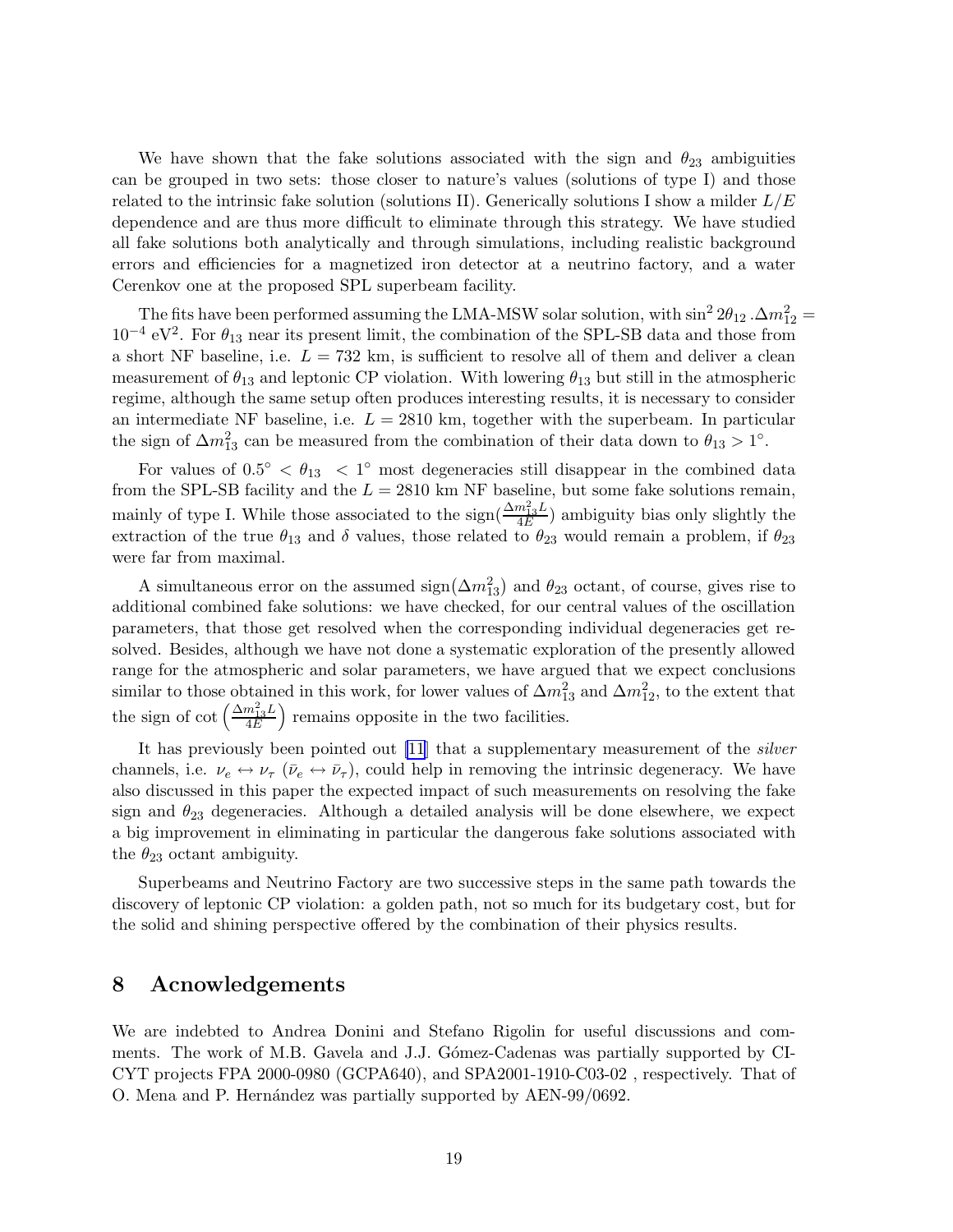### <span id="page-19-0"></span>References

- [1] SNO collaboration, [arXiv:nucl-ex/0204008](http://arXiv.org/abs/nucl-ex/0204008) and [arXiv:nucl-ex/0204009.](http://arXiv.org/abs/nucl-ex/0204009)
- [2] L. Wolfenstein, Phys. Rev. D 17 (1978) 2369 and D 20 (1979) 2634. S.P. Mikheyev and A. Yu. Smirnov, Sov. J. Nucl. Phys. 42 (1986) 913.
- [3] For a recent analysis, see for instance J. Bachall, M.C. González-García and C. Peña-Garay, [arXiv:hep-ph/0204314.](http://arXiv.org/abs/hep-ph/0204314)
- [4] B. Richter, [arXiv:hep-ph/0008222](http://arXiv.org/abs/hep-ph/0008222). H. Minakata, H. Nunokawa, Phys. Lett. B495 (2000) 369 [\[arXiv:hep-ph/0004114](http://arXiv.org/abs/hep-ph/0004114)]. K. Dick et al., Nucl. Phys. B598 (2001) 543 [\[arXiv:hep](http://arXiv.org/abs/hep-ph/0008016)[ph/0008016](http://arXiv.org/abs/hep-ph/0008016)]. V. Barger et al., Phys. Rev. D63 (2001) 113011 [\[arXiv:hep-ph/0012017\]](http://arXiv.org/abs/hep-ph/0012017).
- [5] M. Mezzetto, CERN-NUFACT-NOTE-60.
- [6] J. J. Gómez-Cadenas et al.,  $arXiv:hep-ph/0105297$ .
- [7] S. Geer, Phys. Rev. D D57 (1998) 6989 [Erratum,ibid.˙D59 (1998) 039903] [\[arXiv:hep](http://arXiv.org/abs/hep-ph/9712290)[ph/9712290](http://arXiv.org/abs/hep-ph/9712290)]. A. De Rújula, M. B. Gavela and P. Hernández, Nucl. Phys. **B547** (1999) 21[[arXiv:hep-ph/9811390](http://arXiv.org/abs/hep-ph/9811390)]. For a comprehensive set of further references and a recent review, see O. Yasuda, arXiv: [hep-ph/0111172](http://arXiv.org/abs/hep-ph/0111172) and J.J. Gómez-Cadenas and D. Harris, FERMILAB-PUB-02-044-T, to appear in An. Rev. Mod. Phys.
- [8] J. Burguet-Castell et al., Nucl. Phys. B608 (2001) 301[[arXiv:hep-ph/0103258\]](http://arXiv.org/abs/hep-ph/0103258).
- [9] V. Barger, D. Marfatia and K. Whisnant, Phys. Rev. D65 (2002) 073023.
- [10] M. Freund, P. Huber and M. Lindner, Nucl. Phys. B615 (2001) 331, [\[arXiv:hep](http://arXiv.org/abs/hep-ph/0105071)[ph/0105071](http://arXiv.org/abs/hep-ph/0105071)]; P. Huber, M. Lindner and W. Winter, [arXiv:hep-ph/0204352](http://arXiv.org/abs/hep-ph/0204352).
- [11] A. Donini, D. Meloni and P. Migliozzi, [arXiv:hep-ph/0206034](http://arXiv.org/abs/hep-ph/0206034).
- [12] V. Barger, D. Marfatia and K. Whisnant, [arXiv:hep-ph/0206038.](http://arXiv.org/abs/hep-ph/0206038)
- [13] A. Cervera, F. Dydak and J.J. Gómez-Cadenas, Nucl. Instrum. Meth. **A451** (2000) 123.
- [14] A. Cervera et al., Nucl. Phys. B579 (2000) 17; Erratum,ibid. B593 (2001) 731.
- [15] A. Blondel, M. Donega and S. Gilardoni, CERN-NUFACT-NOTE-078.
- [16] Y. Itow *et al.*, [arXiv:hep-ex/0106019](http://arXiv.org/abs/hep-ex/0106019).
- [17] P. Zucchelli, [arXiv:hep-ex/0107006](http://arXiv.org/abs/hep-ex/0107006).
- [18] H. Minakata, H. Nunokawa and S. Parke, arXiv: [hep-ph/0204171.](http://arXiv.org/abs/hep-ph/0204171)
- [19] V. Barger *et al.*, Phys. Lett. **B485** (2000) 379.
- [20] T. Toshito, [arXiv:hep-ex/0105023](http://arXiv.org/abs/hep-ex/0105023).
- [21] R. Gandhi et al., Astropart. Phys. 5 (1996) 81.